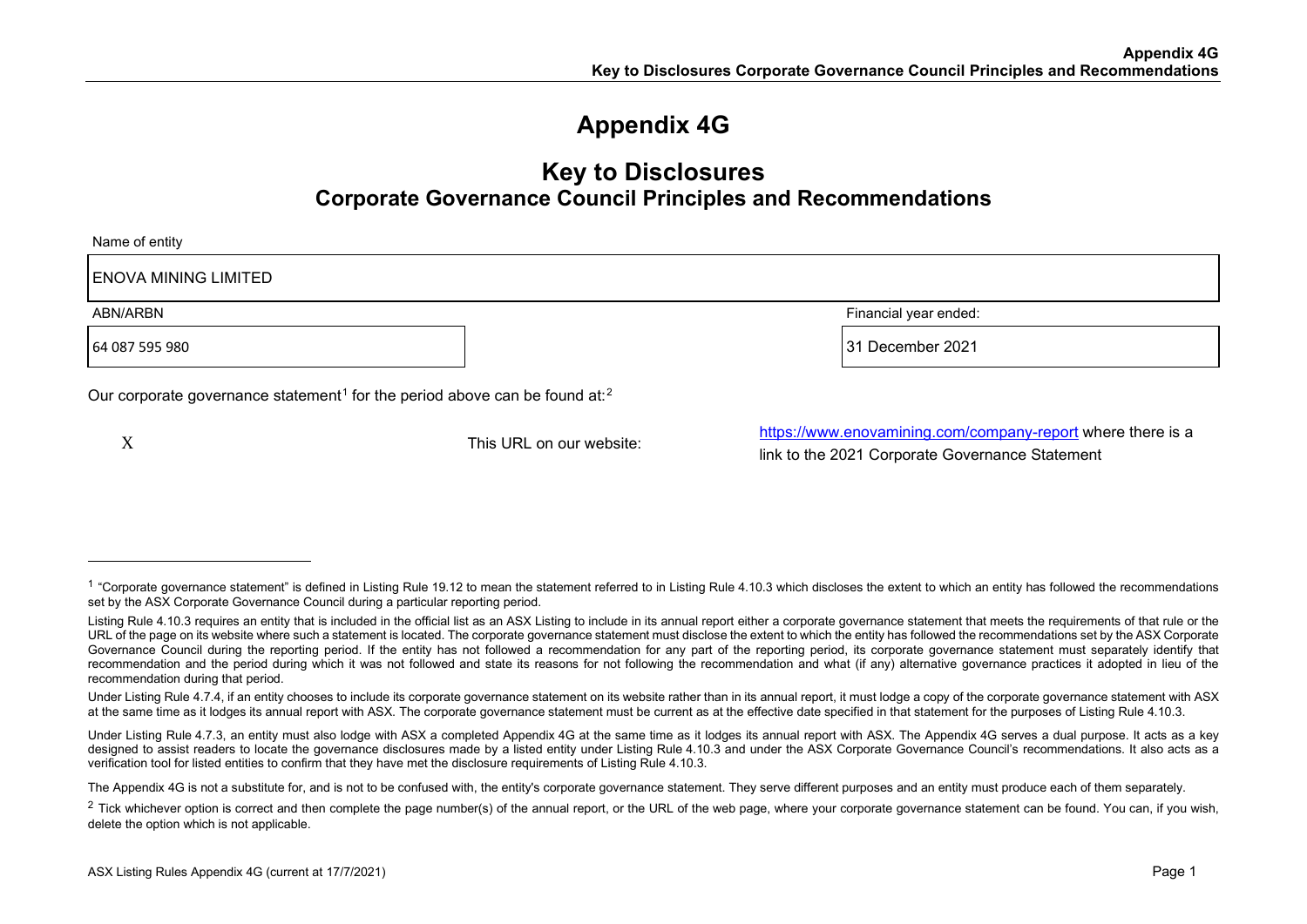<span id="page-1-0"></span>The Corporate Governance Statement is accurate and up to date as at xx March 2022 and has been approved by the board.

The annexure includes a key to where our corporate governance disclosures can be located.<sup>[3](#page-1-0)</sup>

Date: 31<sup>st</sup> March 2022

Name of authorised officer authorising lodgement: Andrew Metcalfe, Company Secretary

 $3$  Throughout this form, where you are given two or more options to select, you can, if you wish, delete any option which is not applicable and just retain the option that is applicable. If you select an option that includes "OR" at the end of the selection and you delete the other options, you can also, if you wish, delete the "OR" at the end of the selection. See notes 4 and 5 below for further instructions on how to complete this form.

ASX Listing Rules Appendix 4G (current at 17/7/2021) **Page 2**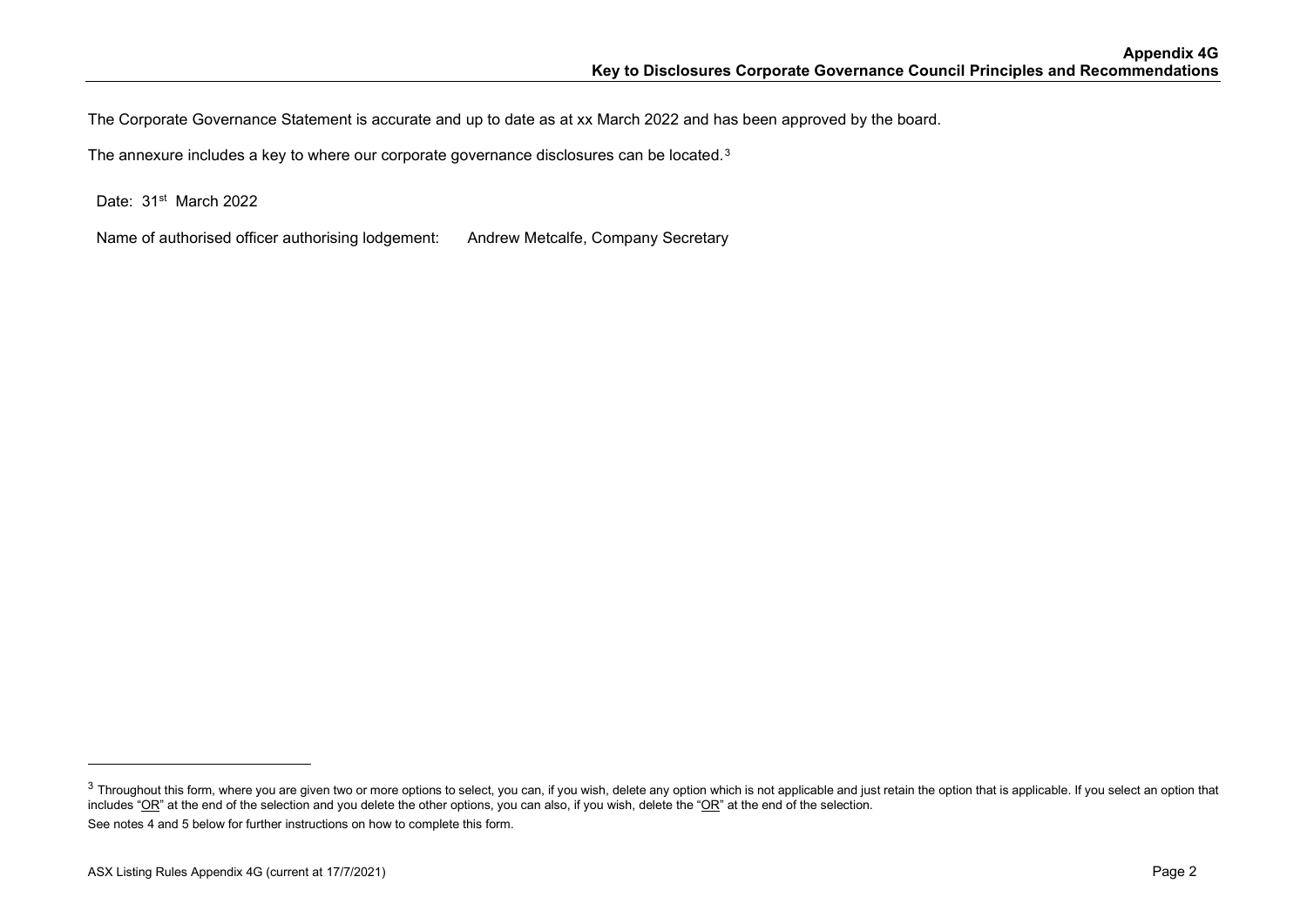### <span id="page-2-1"></span><span id="page-2-0"></span>**ANNEXURE – KEY TO CORPORATE GOVERNANCE DISCLOSURES**

|     | <b>Corporate Governance Council recommendation</b>                                                                                                                                                                                                                                                                                                  | Where a box below is ticked, $4$ we have followed the<br>recommendation in full for the whole of the period above. We<br>have disclosed this in our Corporate Governance Statement: | Where a box below is ticked, we have NOT followed the<br>recommendation in full for the whole of the period above. Our<br>reasons for not doing so are: <sup>5</sup> |
|-----|-----------------------------------------------------------------------------------------------------------------------------------------------------------------------------------------------------------------------------------------------------------------------------------------------------------------------------------------------------|-------------------------------------------------------------------------------------------------------------------------------------------------------------------------------------|----------------------------------------------------------------------------------------------------------------------------------------------------------------------|
|     | <b>PRINCIPLE 1 – LAY SOLID FOUNDATIONS FOR MANAGEMENT AND OVERSIGHT</b>                                                                                                                                                                                                                                                                             |                                                                                                                                                                                     |                                                                                                                                                                      |
| 1.1 | A listed entity should have and disclose a board charter setting<br>out:<br>the respective roles and responsibilities of its board and<br>(a)<br>management; and<br>those matters expressly reserved to the board and those<br>(b)<br>delegated to management.                                                                                      | X<br>and we have disclosed a copy of our board charter at:<br>Item 1.1 of the Company's Corporate Governance<br>Statement and https://www.enovamining.com/                          |                                                                                                                                                                      |
| 1.2 | A listed entity should:<br>undertake appropriate checks before appointing a director or<br>(a)<br>senior executive or putting someone forward for election as<br>a director; and<br>provide security holders with all material information in its<br>(b)<br>possession relevant to a decision on whether or not to elect<br>or re-elect a director. | Χ                                                                                                                                                                                   |                                                                                                                                                                      |
| 1.3 | A listed entity should have a written agreement with each director<br>and senior executive setting out the terms of their appointment.                                                                                                                                                                                                              | X                                                                                                                                                                                   |                                                                                                                                                                      |
| 1.4 | The company secretary of a listed entity should be accountable<br>directly to the board, through the chair, on all matters to do with<br>the proper functioning of the board.                                                                                                                                                                       | X                                                                                                                                                                                   |                                                                                                                                                                      |

<sup>&</sup>lt;sup>4</sup> Tick the box in this column only if you have followed the relevant recommendation in full for the whole of the period above. Where the recommendation has a disclosure obligation attached, you must insert the location where that disclosure has been made, where indicated by the line with "*insert location*" underneath. If the disclosure in question has been made in your corporate governance statement, you need only insert "our corporate governance statement". If the disclosure has been made in your annual report, you should insert the page number(s) of your annual report (eg "pages 10-12 of our annual report"). If the disclosure has been made on your website, you should insert the URL of the web page where the disclosure has been made or can be accessed (eg "www.entityname.com.au/corporate governance/charters/").

<sup>&</sup>lt;sup>5</sup> If you have followed all of the Council's recommendations in full for the whole of the period above, you can, if you wish, delete this column from the form and re-format it.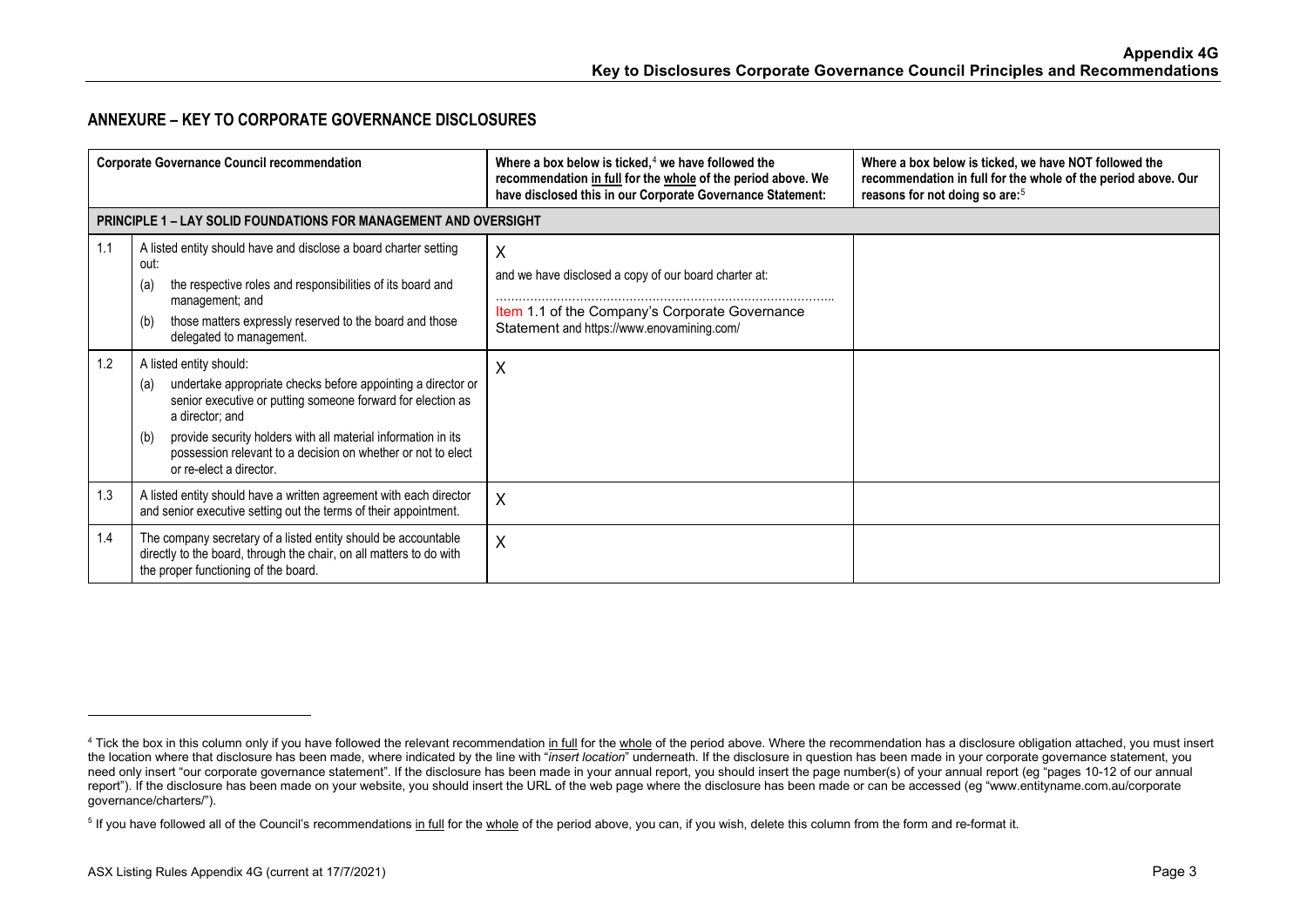|     | <b>Corporate Governance Council recommendation</b>                                                                                                                                                                                                                                                                                                                                                                                                                                                                                                                                                                                                                                                                                                                                                                                                                                                                                                                                                                                                                                                                                                                                                                                                                  | Where a box below is ticked, $4$ we have followed the<br>recommendation in full for the whole of the period above. We<br>have disclosed this in our Corporate Governance Statement: | Where a box below is ticked, we have NOT followed the<br>recommendation in full for the whole of the period above. Our<br>reasons for not doing so are: <sup>5</sup>                                                                        |
|-----|---------------------------------------------------------------------------------------------------------------------------------------------------------------------------------------------------------------------------------------------------------------------------------------------------------------------------------------------------------------------------------------------------------------------------------------------------------------------------------------------------------------------------------------------------------------------------------------------------------------------------------------------------------------------------------------------------------------------------------------------------------------------------------------------------------------------------------------------------------------------------------------------------------------------------------------------------------------------------------------------------------------------------------------------------------------------------------------------------------------------------------------------------------------------------------------------------------------------------------------------------------------------|-------------------------------------------------------------------------------------------------------------------------------------------------------------------------------------|---------------------------------------------------------------------------------------------------------------------------------------------------------------------------------------------------------------------------------------------|
| 1.5 | A listed entity should:<br>have and disclose a diversity policy;<br>(a)<br>through its board or a committee of the board set<br>(b)<br>measurable objectives for achieving gender diversity in the<br>composition of its board, senior executives and workforce<br>generally; and<br>disclose in relation to each reporting period:<br>(c)<br>the measurable objectives set for that period to<br>(1)<br>achieve gender diversity;<br>the entity's progress towards achieving those<br>(2)<br>objectives; and<br>either:<br>(3)<br>the respective proportions of men and women<br>(A)<br>on the board, in senior executive positions and<br>across the whole workforce (including how the<br>entity has defined "senior executive" for these<br>purposes); or<br>if the entity is a "relevant employer" under the<br>(B)<br>Workplace Gender Equality Act, the entity's<br>most recent "Gender Equality Indicators", as<br>defined in and published under that Act.<br>If the entity was in the S&P / ASX 300 Index at the<br>commencement of the reporting period, the measurable objective<br>for achieving gender diversity in the composition of its board<br>should be to have not less than 30% of its directors of each<br>gender within a specified period. | we have disclosed a copy of our diversity policy at:<br>Item 1.5 of the Company's Corporate Governance<br>Statement and https://www.enovamining.com/                                | X<br>set out in our Corporate Governance Statement OR<br>Refer to Item 1.5 of the Corporate Governance Statement in respect<br>of the Measurable Objectives and reasons why Directors have<br>not adopted specific gender targets in FY2021 |
| 1.6 | A listed entity should:<br>have and disclose a process for periodically evaluating the<br>(a)<br>performance of the board, its committees and individual<br>directors; and<br>disclose for each reporting period whether a performance<br>(b)<br>evaluation has been undertaken in accordance with that<br>process during or in respect of that period.                                                                                                                                                                                                                                                                                                                                                                                                                                                                                                                                                                                                                                                                                                                                                                                                                                                                                                             |                                                                                                                                                                                     | X<br>set out in our Corporate Governance Statement<br>Refer to Item 1.6 of the Corporate Governance Statement in respect<br>of the performance evaluation not undertaken in FY2021                                                          |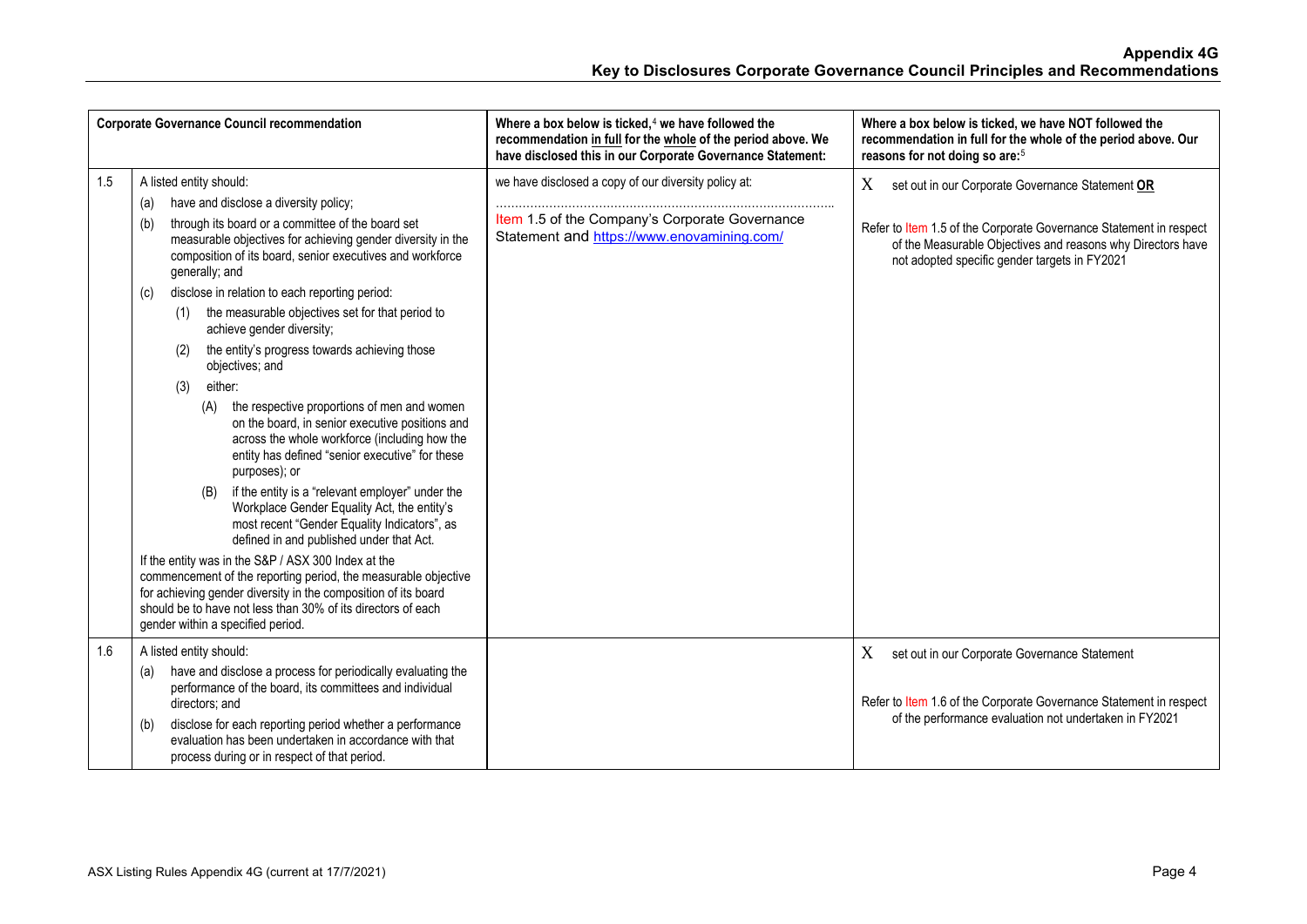| <b>Corporate Governance Council recommendation</b>                                                                                                                                                                                                                                                                                                 | Where a box below is ticked, $4$ we have followed the<br>recommendation in full for the whole of the period above. We<br>have disclosed this in our Corporate Governance Statement: | Where a box below is ticked, we have NOT followed the<br>recommendation in full for the whole of the period above. Our<br>reasons for not doing so are: <sup>5</sup>                                |
|----------------------------------------------------------------------------------------------------------------------------------------------------------------------------------------------------------------------------------------------------------------------------------------------------------------------------------------------------|-------------------------------------------------------------------------------------------------------------------------------------------------------------------------------------|-----------------------------------------------------------------------------------------------------------------------------------------------------------------------------------------------------|
| A listed entity should:<br>have and disclose a process for evaluating the performance<br>(a)<br>of its senior executives at least once every reporting period;<br>and<br>disclose for each reporting period whether a performance<br>(b)<br>evaluation has been undertaken in accordance with that<br>process during or in respect of that period. |                                                                                                                                                                                     | set out in our Corporate Governance Statement<br>X<br>Refer to Item 1.7 of the Corporate Governance Statement in respect<br>of the performance evaluation of executives not undertaken in<br>FY2021 |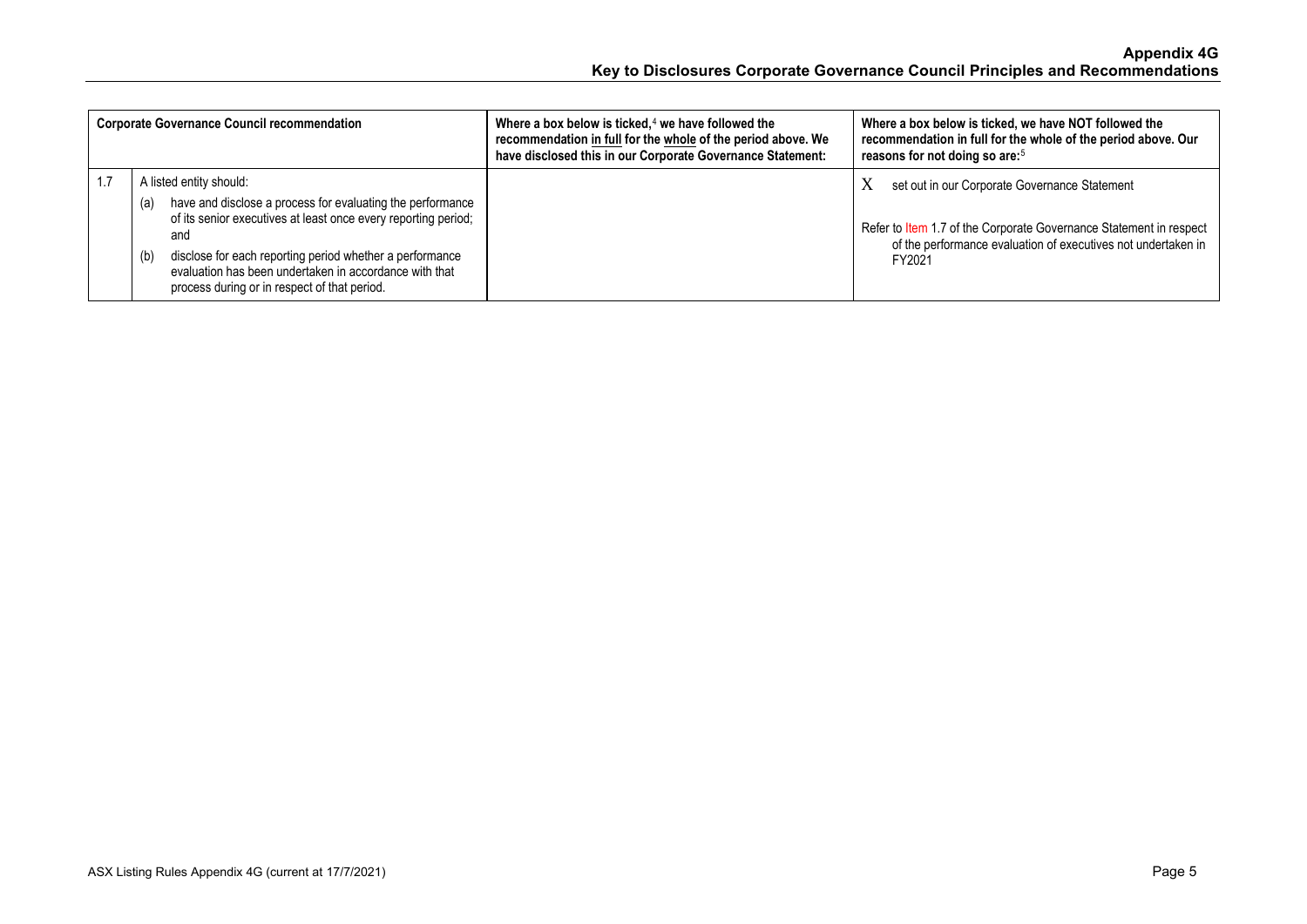|     | <b>Corporate Governance Council recommendation</b>                                                                                                                                                                                                                                                                                                                                                                                                                                                                                                                                                                                                                                                                                                                                                                                                                                 | Where a box below is ticked, $4$ we have followed the<br>recommendation in full for the whole of the period above. We<br>have disclosed this in our Corporate Governance Statement: | Where a box below is ticked, we have NOT followed the<br>recommendation in full for the whole of the period above. Our<br>reasons for not doing so are: <sup>5</sup>                                                                                                                                                                                                                                    |
|-----|------------------------------------------------------------------------------------------------------------------------------------------------------------------------------------------------------------------------------------------------------------------------------------------------------------------------------------------------------------------------------------------------------------------------------------------------------------------------------------------------------------------------------------------------------------------------------------------------------------------------------------------------------------------------------------------------------------------------------------------------------------------------------------------------------------------------------------------------------------------------------------|-------------------------------------------------------------------------------------------------------------------------------------------------------------------------------------|---------------------------------------------------------------------------------------------------------------------------------------------------------------------------------------------------------------------------------------------------------------------------------------------------------------------------------------------------------------------------------------------------------|
|     | <b>PRINCIPLE 2 - STRUCTURE THE BOARD TO BE EFFECTIVE AND ADD VALUE</b>                                                                                                                                                                                                                                                                                                                                                                                                                                                                                                                                                                                                                                                                                                                                                                                                             |                                                                                                                                                                                     |                                                                                                                                                                                                                                                                                                                                                                                                         |
| 2.1 | The board of a listed entity should:<br>have a nomination committee which:<br>(a)<br>has at least three members, a majority of whom are<br>(1)<br>independent directors; and<br>is chaired by an independent director,<br>(2)<br>and disclose:<br>the charter of the committee:<br>(3)<br>the members of the committee; and<br>(4)<br>as at the end of each reporting period, the number<br>(5)<br>of times the committee met throughout the period<br>and the individual attendances of the members at<br>those meetings; or<br>if it does not have a nomination committee, disclose that<br>(b)<br>fact and the processes it employs to address board<br>succession issues and to ensure that the board has the<br>appropriate balance of skills, knowledge, experience,<br>independence and diversity to enable it to discharge its<br>duties and responsibilities effectively. |                                                                                                                                                                                     | X<br>set out in our Corporate Governance Statement OR<br>Refer to Item 2.1 of the Corporate Governance Statement in respect<br>of the Nomination Committee. The size of the Board,<br>coupled with the skills, experience and<br>independence of each board member, allow the<br>Board as a whole to discharge its duties and<br>responsibilities effectively under the Nomination<br>Committee Charter |
| 2.2 | A listed entity should have and disclose a board skills matrix<br>setting out the mix of skills that the board currently has or is<br>looking to achieve in its membership.                                                                                                                                                                                                                                                                                                                                                                                                                                                                                                                                                                                                                                                                                                        | X<br>and we have disclosed our board skills matrix at:<br>Item 2.2 of the Company's Corporate Governance<br>Statement                                                               |                                                                                                                                                                                                                                                                                                                                                                                                         |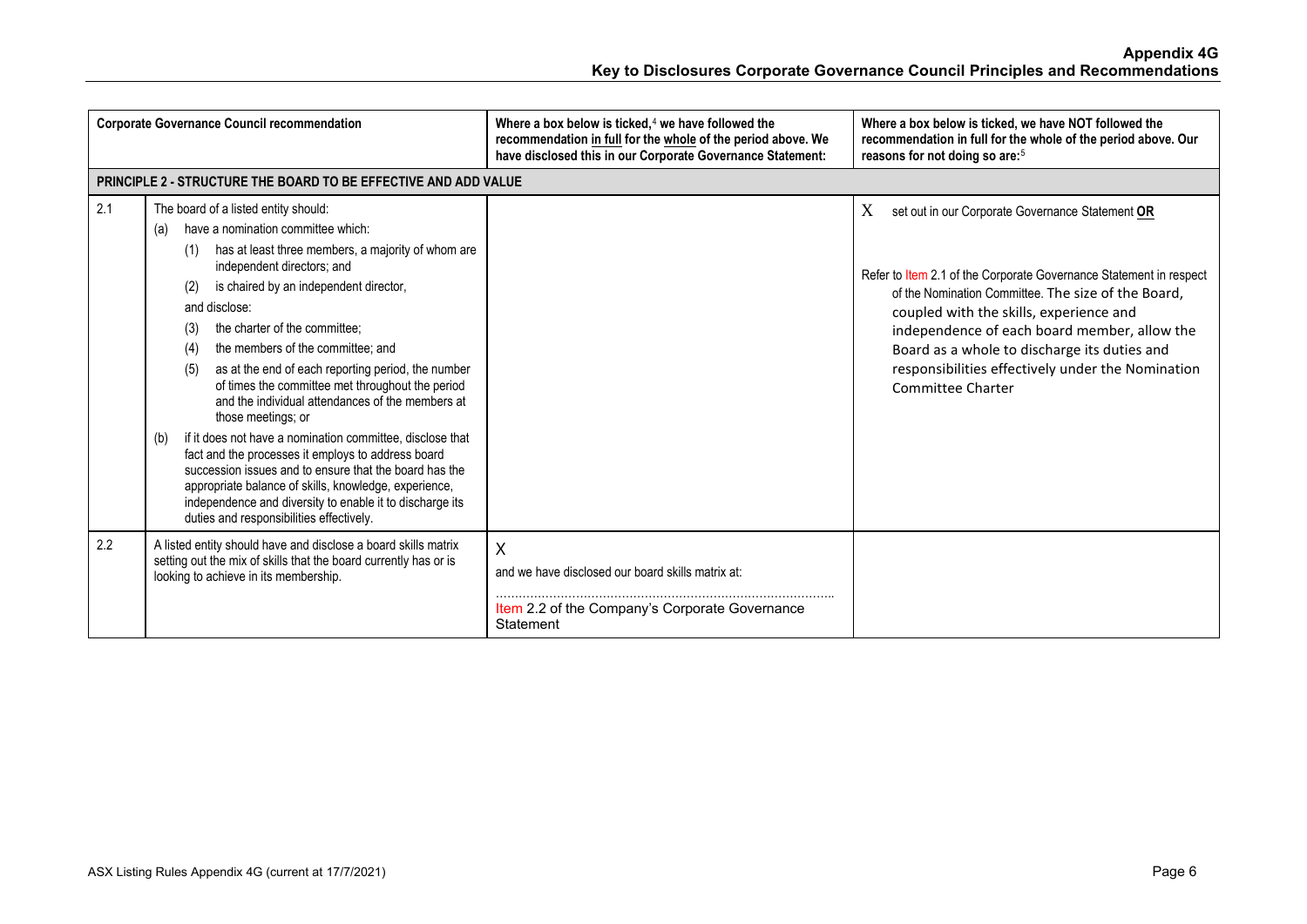|     | <b>Corporate Governance Council recommendation</b>                                                                                                                                                                                                                                                                                                                                                                                                                                      | Where a box below is ticked, $4$ we have followed the<br>recommendation in full for the whole of the period above. We<br>have disclosed this in our Corporate Governance Statement: | Where a box below is ticked, we have NOT followed the<br>recommendation in full for the whole of the period above. Our<br>reasons for not doing so are: <sup>5</sup> |
|-----|-----------------------------------------------------------------------------------------------------------------------------------------------------------------------------------------------------------------------------------------------------------------------------------------------------------------------------------------------------------------------------------------------------------------------------------------------------------------------------------------|-------------------------------------------------------------------------------------------------------------------------------------------------------------------------------------|----------------------------------------------------------------------------------------------------------------------------------------------------------------------|
| 2.3 | A listed entity should disclose:<br>the names of the directors considered by the board to be<br>(a)<br>independent directors;<br>if a director has an interest, position, affiliation or<br>(b)<br>relationship of the type described in Box 2.3 but the board<br>is of the opinion that it does not compromise the<br>independence of the director, the nature of the interest,<br>position or relationship in question and an explanation of<br>why the board is of that opinion; and | X<br>and we have disclosed the names of the directors considered by the<br>board to be independent directors at:                                                                    |                                                                                                                                                                      |
|     |                                                                                                                                                                                                                                                                                                                                                                                                                                                                                         | Item 2.3 of the Company's Corporate Governance<br>Statement<br>and, where applicable, the information referred to in paragraph (b)<br>at:                                           |                                                                                                                                                                      |
|     | the length of service of each director.<br>(c)                                                                                                                                                                                                                                                                                                                                                                                                                                          | Item 2.3 of the Company's Corporate Governance<br>Statement<br>and the length of service of each director at:                                                                       |                                                                                                                                                                      |
|     |                                                                                                                                                                                                                                                                                                                                                                                                                                                                                         | Item 2.3 of the Company's Corporate Governance<br>Statement                                                                                                                         |                                                                                                                                                                      |
| 2.4 | A majority of the board of a listed entity should be independent<br>directors.                                                                                                                                                                                                                                                                                                                                                                                                          |                                                                                                                                                                                     | X<br>set out in our Corporate Governance Statement<br>Refer to Item 2.4 of the Company's Corporate<br>Governance Statement                                           |
| 2.5 | The chair of the board of a listed entity should be an<br>independent director and, in particular, should not be the same<br>person as the CEO of the entity.                                                                                                                                                                                                                                                                                                                           | X<br>set out in our Corporate Governance Statement<br>Item 2.5 of the Company's Corporate Governance<br>Statement                                                                   |                                                                                                                                                                      |
| 2.6 | A listed entity should have a program for inducting new<br>directors and for periodically reviewing whether there is a need<br>for existing directors to undertake professional development to<br>maintain the skills and knowledge needed to perform their role<br>as directors effectively.                                                                                                                                                                                           |                                                                                                                                                                                     | $\times$<br>Refer to Item 2.6 of the Company's Corporate<br>Governance Statement                                                                                     |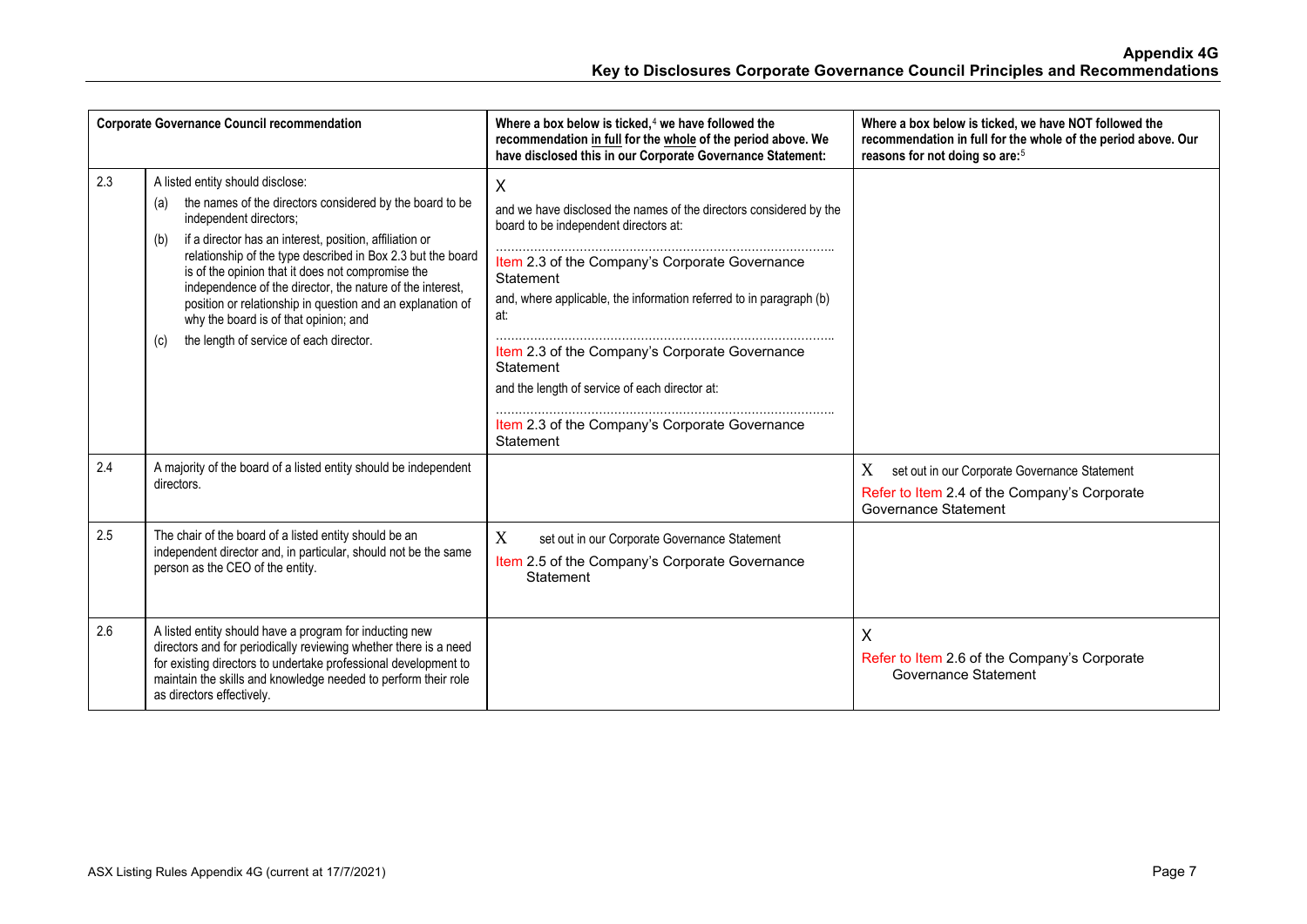|     | <b>Corporate Governance Council recommendation</b>                                                                                                                                                                                                 | Where a box below is ticked, $4$ we have followed the<br>recommendation in full for the whole of the period above. We<br>have disclosed this in our Corporate Governance Statement: | Where a box below is ticked, we have NOT followed the<br>recommendation in full for the whole of the period above. Our<br>reasons for not doing so are: <sup>5</sup> |
|-----|----------------------------------------------------------------------------------------------------------------------------------------------------------------------------------------------------------------------------------------------------|-------------------------------------------------------------------------------------------------------------------------------------------------------------------------------------|----------------------------------------------------------------------------------------------------------------------------------------------------------------------|
|     | PRINCIPLE 3 - INSTIL A CULTURE OF ACTING LAWFULLY, ETHICALLY AND RESPONSIBLY                                                                                                                                                                       |                                                                                                                                                                                     |                                                                                                                                                                      |
| 3.1 | A listed entity should articulate and disclose its values.                                                                                                                                                                                         | X<br>and we have disclosed our values at:<br>Item 3.1 of the Company's Corporate Governance<br>Statement and https://www.enovamining.com/                                           |                                                                                                                                                                      |
| 3.2 | A listed entity should:<br>have and disclose a code of conduct for its directors.<br>(a)<br>senior executives and employees; and<br>ensure that the board or a committee of the board is<br>(b)<br>informed of any material breaches of that code. | X<br>and we have disclosed our code of conduct at:<br>Item 3.2 of the Company's Corporate Governance<br>Statement and https://www.enovamining.com/                                  |                                                                                                                                                                      |
| 3.3 | A listed entity should:<br>have and disclose a whistleblower policy; and<br>(a)<br>ensure that the board or a committee of the board is<br>(b)<br>informed of any material incidents reported under that<br>policy.                                | Χ<br>and we have disclosed our whistleblower policy at:<br>Item 3.3 of the Company's Corporate Governance<br>Statement and https://www.enovamining.com/                             |                                                                                                                                                                      |
| 3.4 | A listed entity should:<br>have and disclose an anti-bribery and corruption policy;<br>(a)<br>and<br>ensure that the board or committee of the board is<br>(b)<br>informed of any material breaches of that policy.                                | X<br>and we have disclosed our anti-bribery and corruption policy at:<br>Item 3.4 of the Company's Corporate Governance<br>Statement and https://www.enovamining.com/               |                                                                                                                                                                      |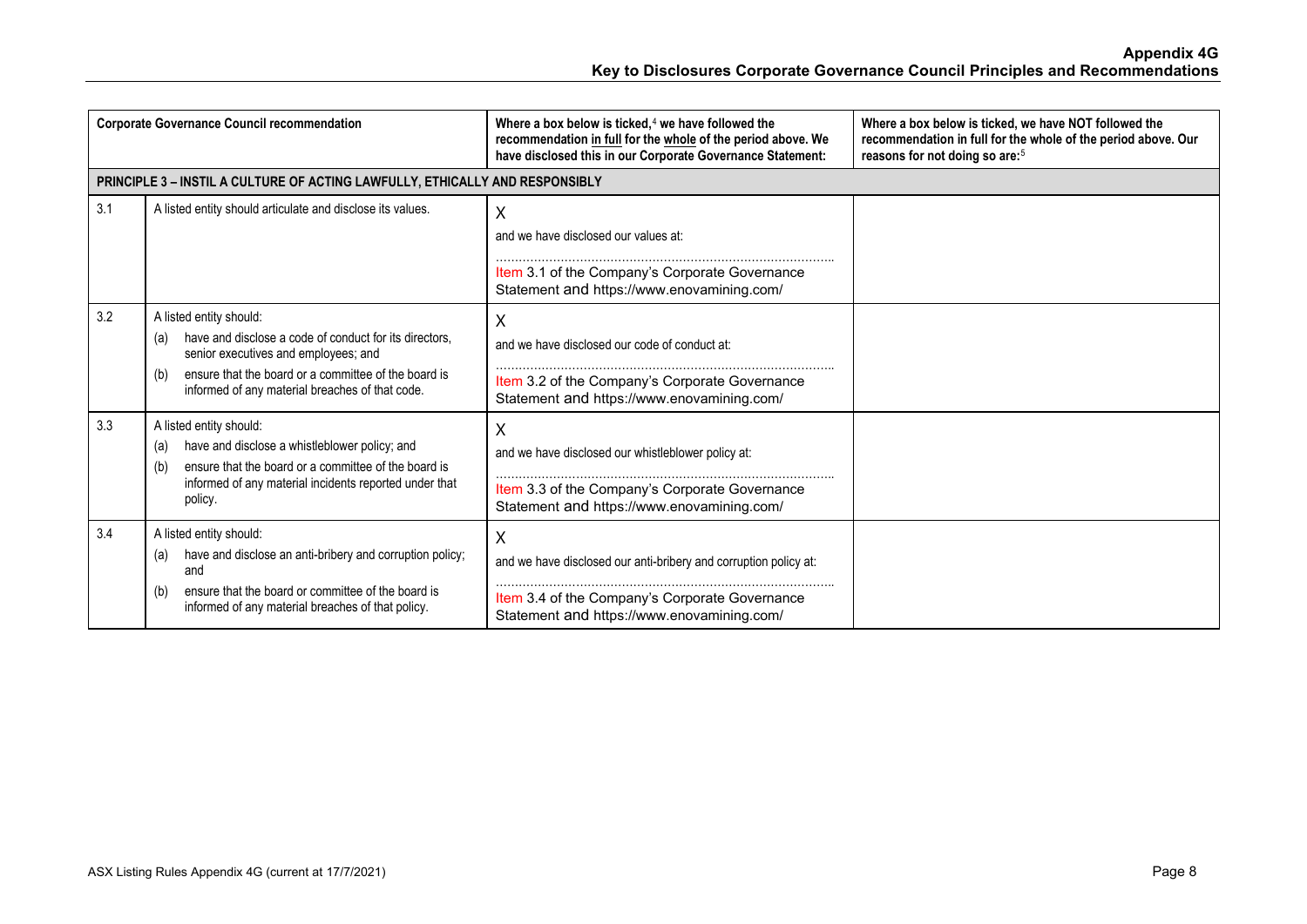|     | <b>Corporate Governance Council recommendation</b>                                                                                                                                                                                                                                                                                                                                                                                                                                                                                                                                                                                                                                                                                                                                                                                                                                                                                                                                                  | Where a box below is ticked, $4$ we have followed the<br>recommendation in full for the whole of the period above. We<br>have disclosed this in our Corporate Governance Statement:                                                                                                                                                                                                                                                                                                                                                                                                                                                                                                                                                                                                                                                       | Where a box below is ticked, we have NOT followed the<br>recommendation in full for the whole of the period above. Our<br>reasons for not doing so are: <sup>5</sup>                                                                                                                                                                                                            |
|-----|-----------------------------------------------------------------------------------------------------------------------------------------------------------------------------------------------------------------------------------------------------------------------------------------------------------------------------------------------------------------------------------------------------------------------------------------------------------------------------------------------------------------------------------------------------------------------------------------------------------------------------------------------------------------------------------------------------------------------------------------------------------------------------------------------------------------------------------------------------------------------------------------------------------------------------------------------------------------------------------------------------|-------------------------------------------------------------------------------------------------------------------------------------------------------------------------------------------------------------------------------------------------------------------------------------------------------------------------------------------------------------------------------------------------------------------------------------------------------------------------------------------------------------------------------------------------------------------------------------------------------------------------------------------------------------------------------------------------------------------------------------------------------------------------------------------------------------------------------------------|---------------------------------------------------------------------------------------------------------------------------------------------------------------------------------------------------------------------------------------------------------------------------------------------------------------------------------------------------------------------------------|
|     | PRINCIPLE 4 - SAFEGUARD THE INTEGRITY OF CORPORATE REPORTS                                                                                                                                                                                                                                                                                                                                                                                                                                                                                                                                                                                                                                                                                                                                                                                                                                                                                                                                          |                                                                                                                                                                                                                                                                                                                                                                                                                                                                                                                                                                                                                                                                                                                                                                                                                                           |                                                                                                                                                                                                                                                                                                                                                                                 |
| 4.1 | The board of a listed entity should:<br>have an audit committee which:<br>(a)<br>has at least three members, all of whom are non-<br>(1)<br>executive directors and a majority of whom are<br>independent directors; and<br>is chaired by an independent director, who is not<br>(2)<br>the chair of the board,<br>and disclose:<br>the charter of the committee;<br>(3)<br>the relevant qualifications and experience of the<br>(4)<br>members of the committee; and<br>in relation to each reporting period, the number of<br>(5)<br>times the committee met throughout the period and<br>the individual attendances of the members at those<br>meetings; or<br>if it does not have an audit committee, disclose that fact<br>(b)<br>and the processes it employs that independently verify<br>and safeguard the integrity of its corporate reporting,<br>including the processes for the appointment and removal<br>of the external auditor and the rotation of the audit<br>engagement partner. | [If the entity complies with paragraph (a):]<br>and we have disclosed a copy of the charter of the committee at:<br>Item 4.1 of the Company's Corporate Governance<br>Statement and https://www.enovamining.com/and the<br>information referred to in paragraphs (4) and (5) at:<br>Item 4.1 of the Company's Corporate Governance<br>Statement and in the Company's annual report<br>[If the entity complies with paragraph (b):]<br>and we have disclosed the fact that we do not have an audit<br>committee and the processes we employ that independently verify<br>and safeguard the integrity of our corporate reporting, including the<br>processes for the appointment and removal of the external auditor<br>and the rotation of the audit engagement partner at:<br>Item 4.1 of the Company's Corporate Governance<br>Statement | X<br>set out in our Corporate Governance Statement OR<br>Refer to Item 4.1 of the Corporate Governance Statement in respect<br>of the Audit Committee. The size of the Board, coupled<br>with the skills, experience of board members,<br>allow the selected committee members to<br>discharge its duties and responsibilities effectively<br>under the Audit Committee Charter |
| 4.2 | The board of a listed entity should, before it approves the<br>entity's financial statements for a financial period, receive from<br>its CEO and CFO a declaration that, in their opinion, the<br>financial records of the entity have been properly maintained<br>and that the financial statements comply with the appropriate<br>accounting standards and give a true and fair view of the<br>financial position and performance of the entity and that the<br>opinion has been formed on the basis of a sound system of risk<br>management and internal control which is operating effectively.                                                                                                                                                                                                                                                                                                                                                                                                 | Χ<br>Item 4.2 of the Company's Corporate Governance<br>Statement                                                                                                                                                                                                                                                                                                                                                                                                                                                                                                                                                                                                                                                                                                                                                                          |                                                                                                                                                                                                                                                                                                                                                                                 |
| 4.3 | A listed entity should disclose its process to verify the integrity<br>of any periodic corporate report it releases to the market that is<br>not audited or reviewed by an external auditor.                                                                                                                                                                                                                                                                                                                                                                                                                                                                                                                                                                                                                                                                                                                                                                                                        | X<br>Item 4.3 of the Company's Corporate Governance<br>Statement                                                                                                                                                                                                                                                                                                                                                                                                                                                                                                                                                                                                                                                                                                                                                                          |                                                                                                                                                                                                                                                                                                                                                                                 |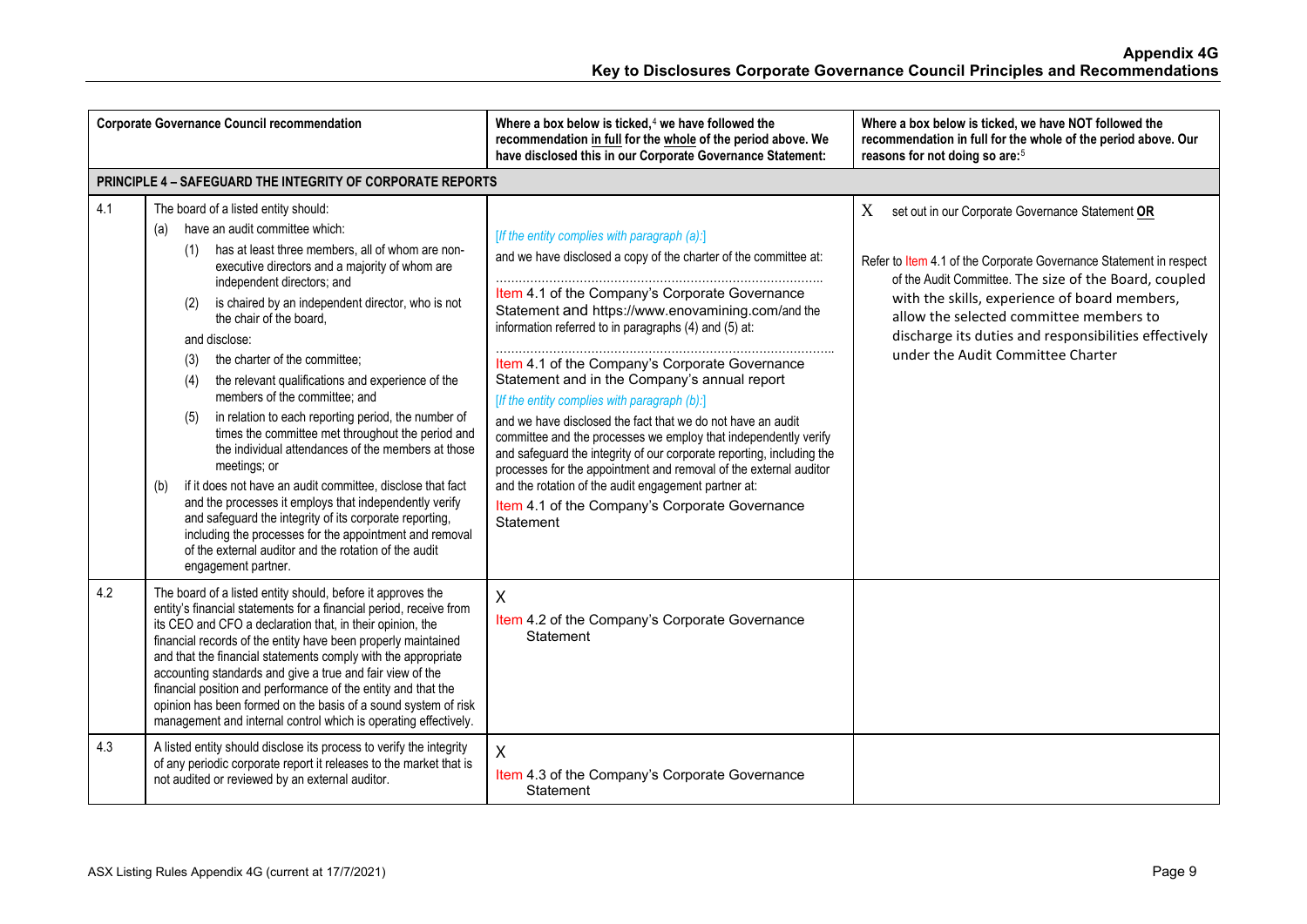|     | <b>Corporate Governance Council recommendation</b>                                                                                                                                                                 | Where a box below is ticked, $4$ we have followed the<br>recommendation in full for the whole of the period above. We<br>have disclosed this in our Corporate Governance Statement: | Where a box below is ticked, we have NOT followed the<br>recommendation in full for the whole of the period above. Our<br>reasons for not doing so are: <sup>5</sup> |
|-----|--------------------------------------------------------------------------------------------------------------------------------------------------------------------------------------------------------------------|-------------------------------------------------------------------------------------------------------------------------------------------------------------------------------------|----------------------------------------------------------------------------------------------------------------------------------------------------------------------|
|     | <b>PRINCIPLE 5 - MAKE TIMELY AND BALANCED DISCLOSURE</b>                                                                                                                                                           |                                                                                                                                                                                     |                                                                                                                                                                      |
| 5.1 | A listed entity should have and disclose a written policy for<br>complying with its continuous disclosure obligations under<br>listing rule 3.1.                                                                   | $\sf X$<br>[Item 5.1 of the Company's Corporate Governance<br>Statement and https://www.enovamining.com/                                                                            |                                                                                                                                                                      |
| 5.2 | A listed entity should ensure that its board receives copies of all<br>material market announcements promptly after they have been<br>made.                                                                        | $\sf X$<br>Item 5.2 of the Company's Corporate Governance<br>Statement and https://www.enovamining.com/                                                                             |                                                                                                                                                                      |
| 5.3 | A listed entity that gives a new and substantive investor or<br>analyst presentation should release a copy of the presentation<br>materials on the ASX Market Announcements Platform ahead<br>of the presentation. | X<br>Item 5.3 of the Company's Corporate Governance<br>Statement and https://www.enovamining.com/                                                                                   |                                                                                                                                                                      |
|     | <b>PRINCIPLE 6 - RESPECT THE RIGHTS OF SECURITY HOLDERS</b>                                                                                                                                                        |                                                                                                                                                                                     |                                                                                                                                                                      |
| 6.1 | A listed entity should provide information about itself and its<br>governance to investors via its website.                                                                                                        | X<br>and we have disclosed information about us and our governance on<br>our website at:<br>Item 6.1 of the Company's Corporate Governance<br>Statement                             |                                                                                                                                                                      |
| 6.2 | A listed entity should have an investor relations program that<br>facilitates effective two-way communication with investors.                                                                                      | $\sf X$<br>Item 6.2 of the Company's Corporate Governance<br>Statement                                                                                                              |                                                                                                                                                                      |
| 6.3 | A listed entity should disclose how it facilitates and encourages<br>participation at meetings of security holders.                                                                                                | X<br>and we have disclosed how we facilitate and encourage participation<br>at meetings of security holders at:<br>Item 6.3 of the Company's Corporate Governance<br>Statement      |                                                                                                                                                                      |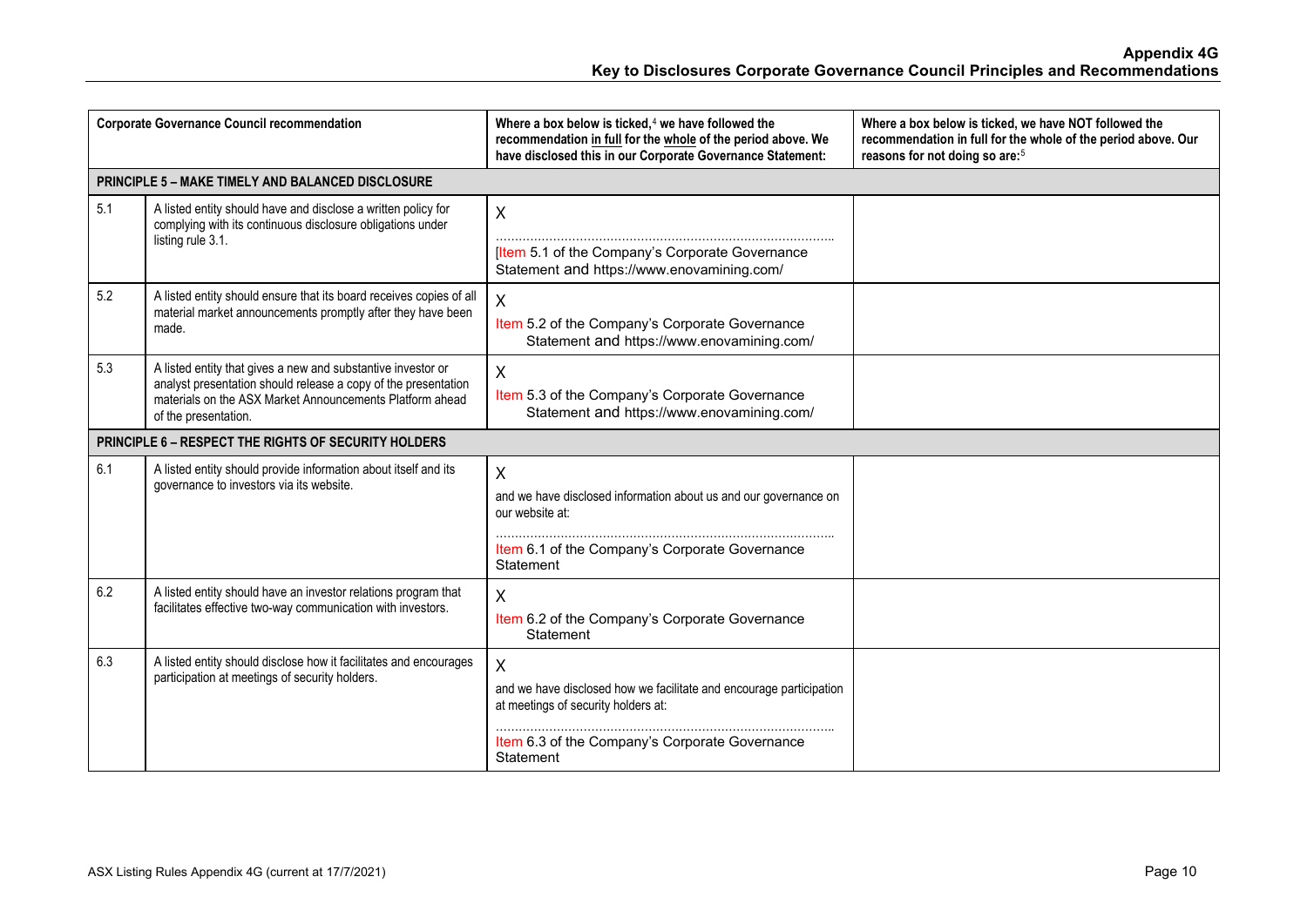|     | <b>Corporate Governance Council recommendation</b>                                                                                                                                                                                                                                                                                                                                                                                                                                                                                                                                                                                                                                                                                                                | Where a box below is ticked, $4$ we have followed the<br>recommendation in full for the whole of the period above. We<br>have disclosed this in our Corporate Governance Statement:                                                                                                                                                                                                                                                                                                                                                                                                                                                                           | Where a box below is ticked, we have NOT followed the<br>recommendation in full for the whole of the period above. Our<br>reasons for not doing so are: <sup>5</sup> |
|-----|-------------------------------------------------------------------------------------------------------------------------------------------------------------------------------------------------------------------------------------------------------------------------------------------------------------------------------------------------------------------------------------------------------------------------------------------------------------------------------------------------------------------------------------------------------------------------------------------------------------------------------------------------------------------------------------------------------------------------------------------------------------------|---------------------------------------------------------------------------------------------------------------------------------------------------------------------------------------------------------------------------------------------------------------------------------------------------------------------------------------------------------------------------------------------------------------------------------------------------------------------------------------------------------------------------------------------------------------------------------------------------------------------------------------------------------------|----------------------------------------------------------------------------------------------------------------------------------------------------------------------|
| 6.4 | A listed entity should ensure that all substantive resolutions at a<br>meeting of security holders are decided by a poll rather than by<br>a show of hands.                                                                                                                                                                                                                                                                                                                                                                                                                                                                                                                                                                                                       | X<br>Item 6.4 of the Company's Corporate Governance<br>Statement                                                                                                                                                                                                                                                                                                                                                                                                                                                                                                                                                                                              |                                                                                                                                                                      |
| 6.5 | A listed entity should give security holders the option to receive<br>communications from, and send communications to, the entity<br>and its security registry electronically.                                                                                                                                                                                                                                                                                                                                                                                                                                                                                                                                                                                    | X<br>Item 6.5 of the Company's Corporate Governance<br>Statement                                                                                                                                                                                                                                                                                                                                                                                                                                                                                                                                                                                              |                                                                                                                                                                      |
|     | <b>PRINCIPLE 7 - RECOGNISE AND MANAGE RISK</b>                                                                                                                                                                                                                                                                                                                                                                                                                                                                                                                                                                                                                                                                                                                    |                                                                                                                                                                                                                                                                                                                                                                                                                                                                                                                                                                                                                                                               |                                                                                                                                                                      |
| 7.1 | The board of a listed entity should:<br>have a committee or committees to oversee risk, each of<br>(a)<br>which:<br>has at least three members, a majority of whom are<br>(1)<br>independent directors; and<br>is chaired by an independent director,<br>(2)<br>and disclose:<br>the charter of the committee;<br>(3)<br>the members of the committee; and<br>(4)<br>as at the end of each reporting period, the number<br>(5)<br>of times the committee met throughout the period<br>and the individual attendances of the members at<br>those meetings; or<br>if it does not have a risk committee or committees that<br>(b)<br>satisfy (a) above, disclose that fact and the processes it<br>employs for overseeing the entity's risk management<br>framework. | X<br>[If the entity complies with paragraph (a):]<br>and we have disclosed a copy of the charter of the committee at:<br>Item 7.1 of the Company's Corporate Governance<br>Statement and https://www.enovamining.com/<br>and the information referred to in paragraphs (4) and (5) at:<br>Item 7.1 of the Company's Corporate Governance<br>Statement<br>[If the entity complies with paragraph (b):]<br>and we have disclosed the fact that we do not have a risk committee<br>or committees that satisfy (a) and the processes we employ for<br>overseeing our risk management framework at:<br>Item 7.1 of the Company's Corporate Governance<br>Statement |                                                                                                                                                                      |
| 7.2 | The board or a committee of the board should:<br>review the entity's risk management framework at least<br>(a)<br>annually to satisfy itself that it continues to be sound and<br>that the entity is operating with due regard to the risk<br>appetite set by the board; and<br>disclose, in relation to each reporting period, whether<br>(b)<br>such a review has taken place.                                                                                                                                                                                                                                                                                                                                                                                  | Χ<br>and we have disclosed whether a review of the entity's risk<br>management framework was undertaken during the reporting period<br>at:<br>Item 7.2 of the Company's Corporate Governance<br>Statement                                                                                                                                                                                                                                                                                                                                                                                                                                                     |                                                                                                                                                                      |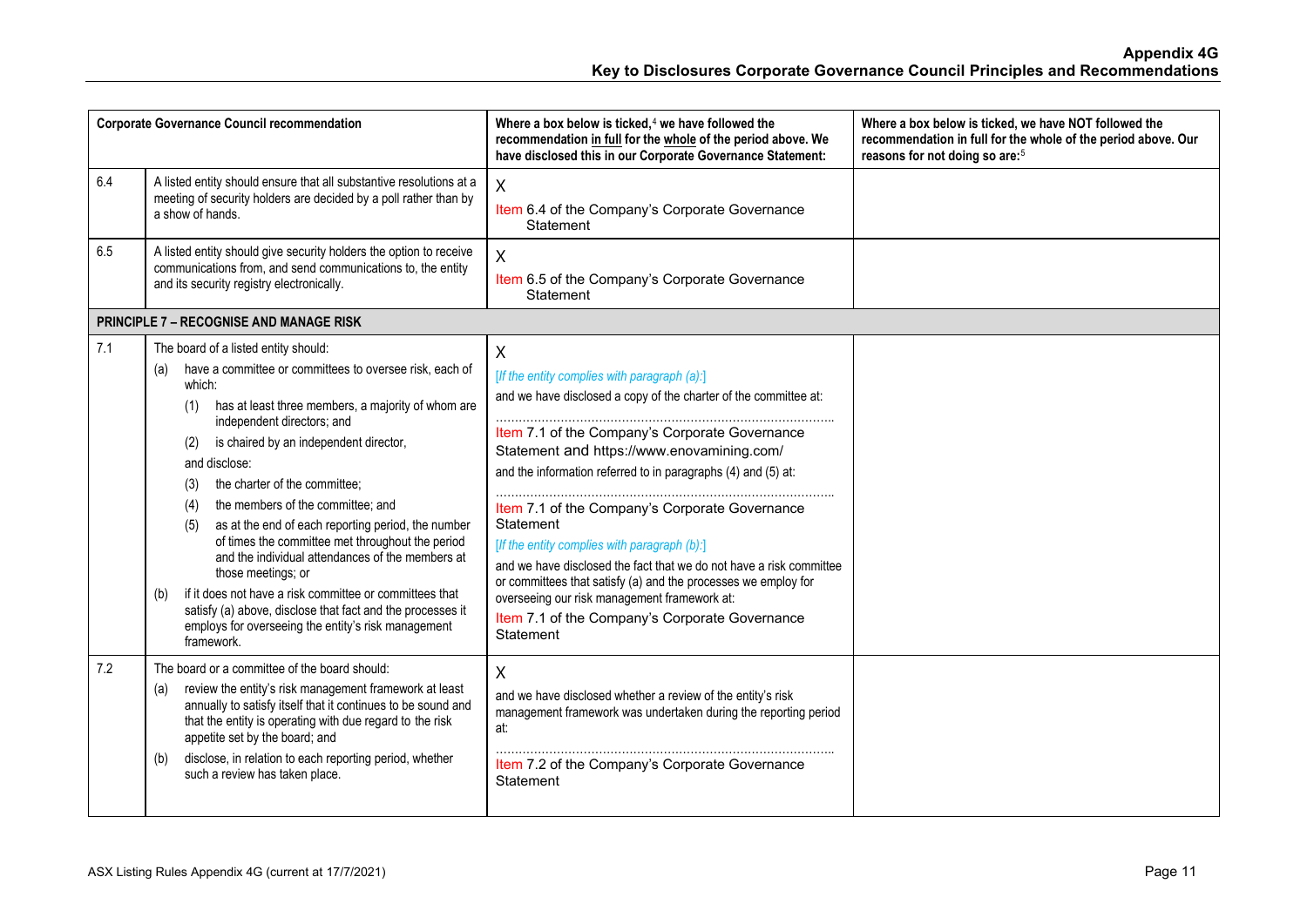|     | <b>Corporate Governance Council recommendation</b>                                                                                                                                                                                                                                                                                                                                       | Where a box below is ticked, $4$ we have followed the<br>recommendation in full for the whole of the period above. We<br>have disclosed this in our Corporate Governance Statement:                                                                                                                                                                         | Where a box below is ticked, we have NOT followed the<br>recommendation in full for the whole of the period above. Our<br>reasons for not doing so are: <sup>5</sup> |
|-----|------------------------------------------------------------------------------------------------------------------------------------------------------------------------------------------------------------------------------------------------------------------------------------------------------------------------------------------------------------------------------------------|-------------------------------------------------------------------------------------------------------------------------------------------------------------------------------------------------------------------------------------------------------------------------------------------------------------------------------------------------------------|----------------------------------------------------------------------------------------------------------------------------------------------------------------------|
| 7.3 | A listed entity should disclose:<br>if it has an internal audit function, how the function is<br>(a)<br>structured and what role it performs; or<br>if it does not have an internal audit function, that fact and<br>(b)<br>the processes it employs for evaluating and continually<br>improving the effectiveness of its governance, risk<br>management and internal control processes. | х<br>[If the entity complies with paragraph (b):]<br>and we have disclosed the fact that we do not have an internal audit<br>function and the processes we employ for evaluating and continually<br>improving the effectiveness of our risk management and internal<br>control processes at:<br>Item 7.3 of the Company's Corporate Governance<br>Statement |                                                                                                                                                                      |
| 7.4 | A listed entity should disclose whether it has any material<br>exposure to environmental or social risks and, if it does, how it<br>manages or intends to manage those risks.                                                                                                                                                                                                            | X<br>set out in our Corporate Governance Statement<br>Item 7.4 of the Company's Corporate Governance<br>Statement                                                                                                                                                                                                                                           |                                                                                                                                                                      |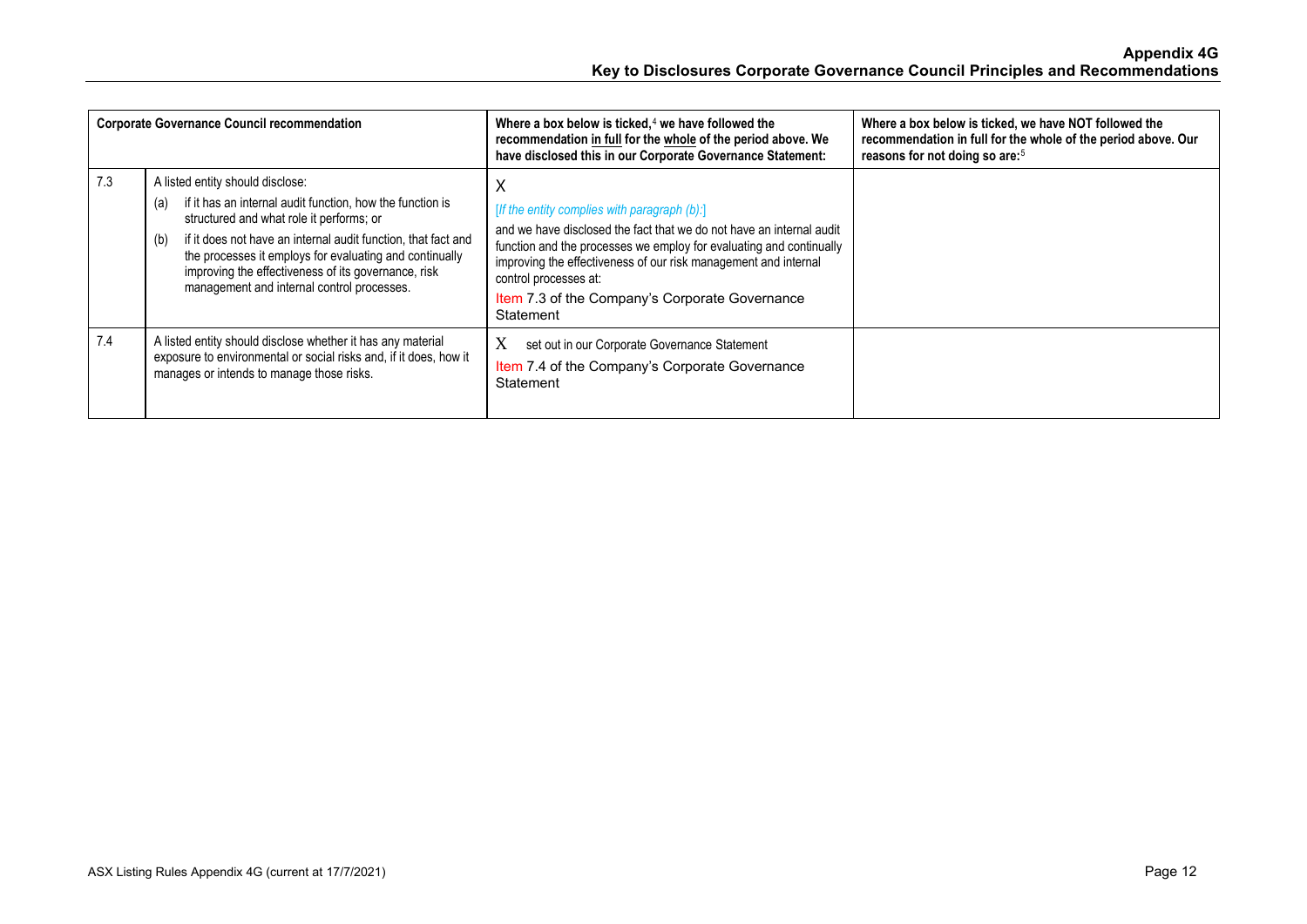|     | <b>Corporate Governance Council recommendation</b>                                                                                                                                                                                                                                                                                                                                                                                                                                                                                                                                                                                                                                                                                                                                                                  | Where a box below is ticked, $4$ we have followed the<br>recommendation in full for the whole of the period above. We<br>have disclosed this in our Corporate Governance Statement:                                                                                                                                                                                                                                                                                                                                                                                                                                                                                                                                                     | Where a box below is ticked, we have NOT followed the<br>recommendation in full for the whole of the period above. Our<br>reasons for not doing so are: <sup>5</sup>                                                                                                                                                                                                                                        |
|-----|---------------------------------------------------------------------------------------------------------------------------------------------------------------------------------------------------------------------------------------------------------------------------------------------------------------------------------------------------------------------------------------------------------------------------------------------------------------------------------------------------------------------------------------------------------------------------------------------------------------------------------------------------------------------------------------------------------------------------------------------------------------------------------------------------------------------|-----------------------------------------------------------------------------------------------------------------------------------------------------------------------------------------------------------------------------------------------------------------------------------------------------------------------------------------------------------------------------------------------------------------------------------------------------------------------------------------------------------------------------------------------------------------------------------------------------------------------------------------------------------------------------------------------------------------------------------------|-------------------------------------------------------------------------------------------------------------------------------------------------------------------------------------------------------------------------------------------------------------------------------------------------------------------------------------------------------------------------------------------------------------|
|     | <b>PRINCIPLE 8 - REMUNERATE FAIRLY AND RESPONSIBLY</b>                                                                                                                                                                                                                                                                                                                                                                                                                                                                                                                                                                                                                                                                                                                                                              |                                                                                                                                                                                                                                                                                                                                                                                                                                                                                                                                                                                                                                                                                                                                         |                                                                                                                                                                                                                                                                                                                                                                                                             |
| 8.1 | The board of a listed entity should:<br>have a remuneration committee which:<br>(a)<br>has at least three members, a majority of whom are<br>(1)<br>independent directors; and<br>is chaired by an independent director,<br>(2)<br>and disclose:<br>the charter of the committee;<br>(3)<br>the members of the committee; and<br>(4)<br>(5)<br>as at the end of each reporting period, the number<br>of times the committee met throughout the period<br>and the individual attendances of the members at<br>those meetings; or<br>if it does not have a remuneration committee, disclose<br>(b)<br>that fact and the processes it employs for setting the level<br>and composition of remuneration for directors and senior<br>executives and ensuring that such remuneration is<br>appropriate and not excessive. | [If the entity complies with paragraph (a):]<br>and we have disclosed a copy of the charter of the committee at:<br>Item 8.1 of the Company's Corporate Governance<br>Statement<br>and the information referred to in paragraphs (4) and (5) at:<br>Item 8.1 of the Company's Corporate Governance<br>Statement<br>[If the entity complies with paragraph (b):]<br>and we have disclosed the fact that we do not have a remuneration<br>committee and the processes we employ for setting the level and<br>composition of remuneration for directors and senior executives and<br>ensuring that such remuneration is appropriate and not excessive:<br>Item 8.1 of the Company's Corporate Governance<br>Statement<br>[insert location] | X<br>set out in our Corporate Governance Statement OR<br>Refer to Item 8.1 of the Corporate Governance Statement in respect<br>of the Remuneration Committee. The size of the Board,<br>coupled with the skills, experience and<br>independence of each board member, allow the<br>Board as a whole to discharge its duties and<br>responsibilities effectively under the<br>Remuneration Committee Charter |
| 8.2 | A listed entity should separately disclose its policies and<br>practices regarding the remuneration of non-executive directors<br>and the remuneration of executive directors and other senior<br>executives.                                                                                                                                                                                                                                                                                                                                                                                                                                                                                                                                                                                                       | X<br>and we have disclosed separately our remuneration policies and<br>practices regarding the remuneration of non-executive directors and<br>the remuneration of executive directors and other senior executives<br>at:<br>Item 8.2 of the Company's Corporate Governance<br>Statement                                                                                                                                                                                                                                                                                                                                                                                                                                                 |                                                                                                                                                                                                                                                                                                                                                                                                             |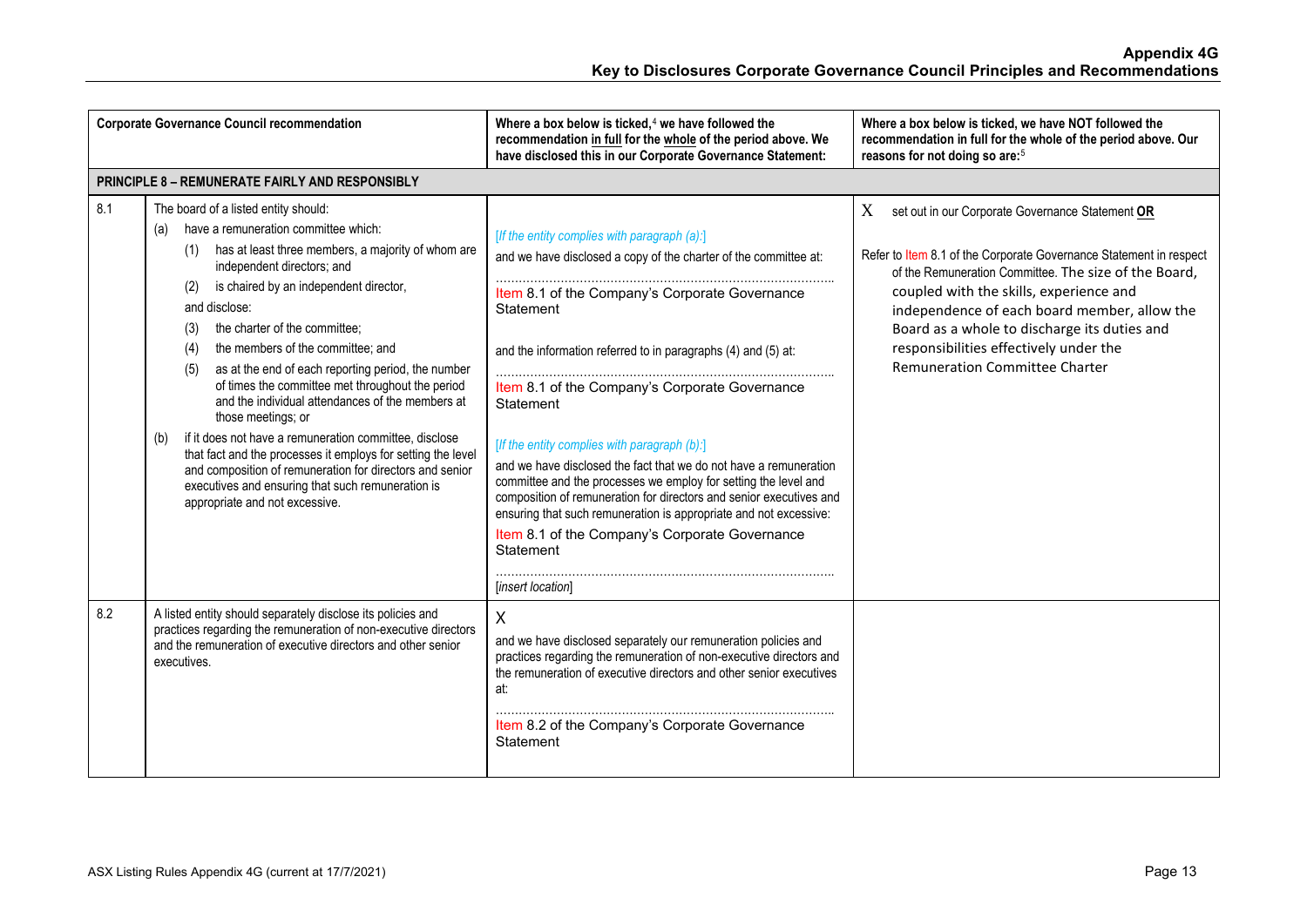| <b>Corporate Governance Council recommendation</b>          |                                                                                                                                                                                                                                                                                                                                                                                                           | Where a box below is ticked. $4$ we have followed the<br>recommendation in full for the whole of the period above. We<br>have disclosed this in our Corporate Governance Statement: | Where a box below is ticked, we have NOT followed the<br>recommendation in full for the whole of the period above. Our<br>reasons for not doing so are: <sup>5</sup> |  |  |  |
|-------------------------------------------------------------|-----------------------------------------------------------------------------------------------------------------------------------------------------------------------------------------------------------------------------------------------------------------------------------------------------------------------------------------------------------------------------------------------------------|-------------------------------------------------------------------------------------------------------------------------------------------------------------------------------------|----------------------------------------------------------------------------------------------------------------------------------------------------------------------|--|--|--|
| 8.3                                                         | A listed entity which has an equity-based remuneration scheme<br>should:<br>have a policy on whether participants are permitted to<br>(a)<br>enter into transactions (whether through the use of<br>derivatives or otherwise) which limit the economic risk of<br>participating in the scheme; and<br>disclose that policy or a summary of it.<br>(b)                                                     | X<br>and we have disclosed our policy on this issue or a summary of it at:<br>Item 8.3 of the Company's Corporate Governance<br>Statement                                           |                                                                                                                                                                      |  |  |  |
| ADDITIONAL RECOMMENDATIONS THAT APPLY ONLY IN CERTAIN CASES |                                                                                                                                                                                                                                                                                                                                                                                                           |                                                                                                                                                                                     |                                                                                                                                                                      |  |  |  |
| 9.1                                                         | A listed entity with a director who does not speak the language<br>in which board or security holder meetings are held or key<br>corporate documents are written should disclose the processes<br>it has in place to ensure the director understands and can<br>contribute to the discussions at those meetings and<br>understands and can discharge their obligations in relation to<br>those documents. | N/A                                                                                                                                                                                 | Χ<br>we do not have a director in this position and this<br>recommendation is therefore not applicable                                                               |  |  |  |
| 9.2                                                         | A listed entity established outside Australia should ensure that<br>meetings of security holders are held at a reasonable place and<br>time.                                                                                                                                                                                                                                                              | N/A                                                                                                                                                                                 | X<br>we are established in Australia and this recommendation is<br>therefore not applicable                                                                          |  |  |  |
| 9.3                                                         | A listed entity established outside Australia, and an externally<br>managed listed entity that has an AGM, should ensure that its<br>external auditor attends its AGM and is available to answer<br>questions from security holders relevant to the audit.                                                                                                                                                | N/A                                                                                                                                                                                 | X<br>we are established in Australia and not an externally managed<br>listed entity and this recommendation is therefore not<br>applicable                           |  |  |  |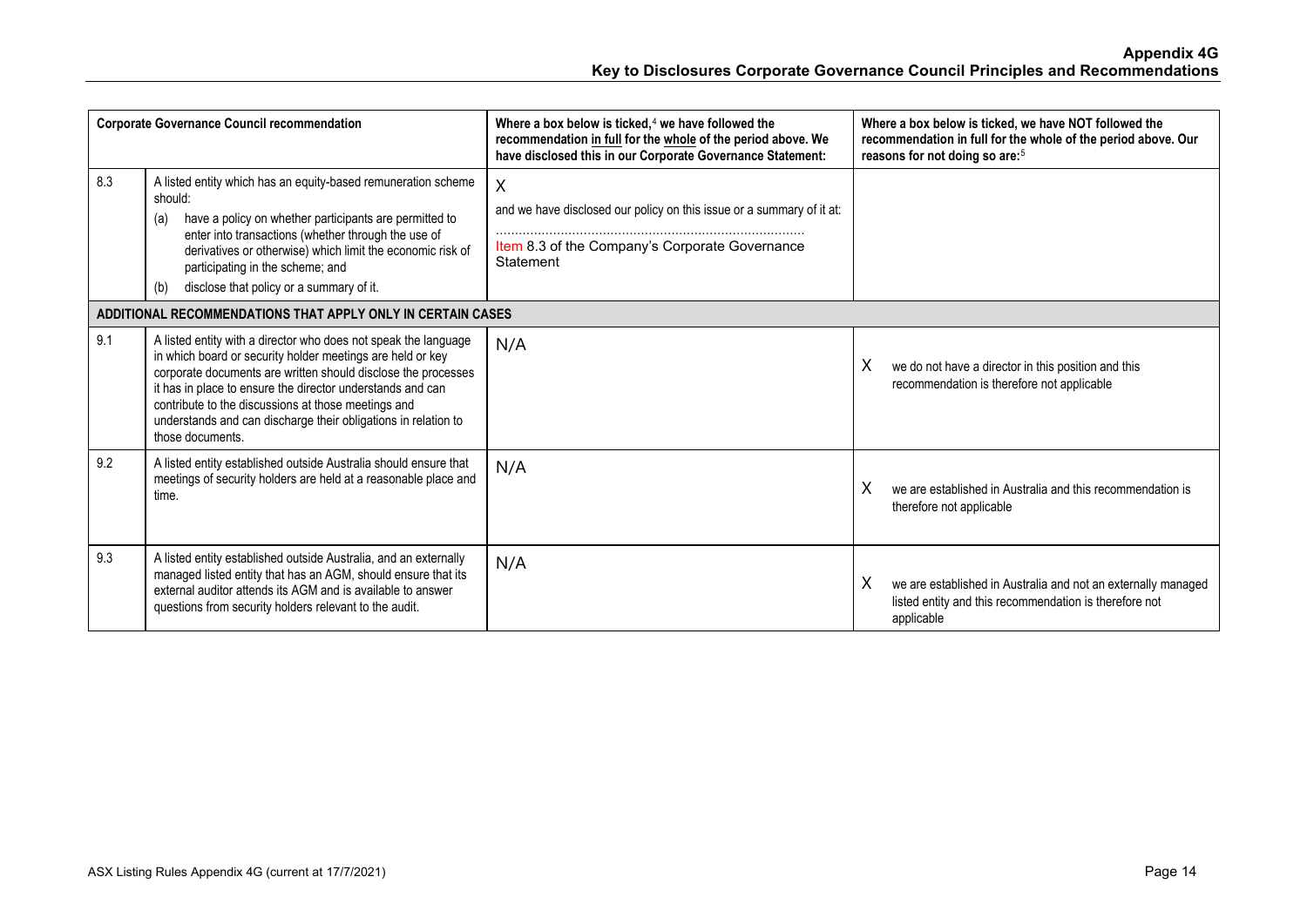

# **Corporate Governance Statement 2022**

# **ENOVA MINING LIMITED**

ABN 64 087 595 980 and its controlled entities.



 **www.enovamining.com**

 **Critical Metals for a Sustainable Future**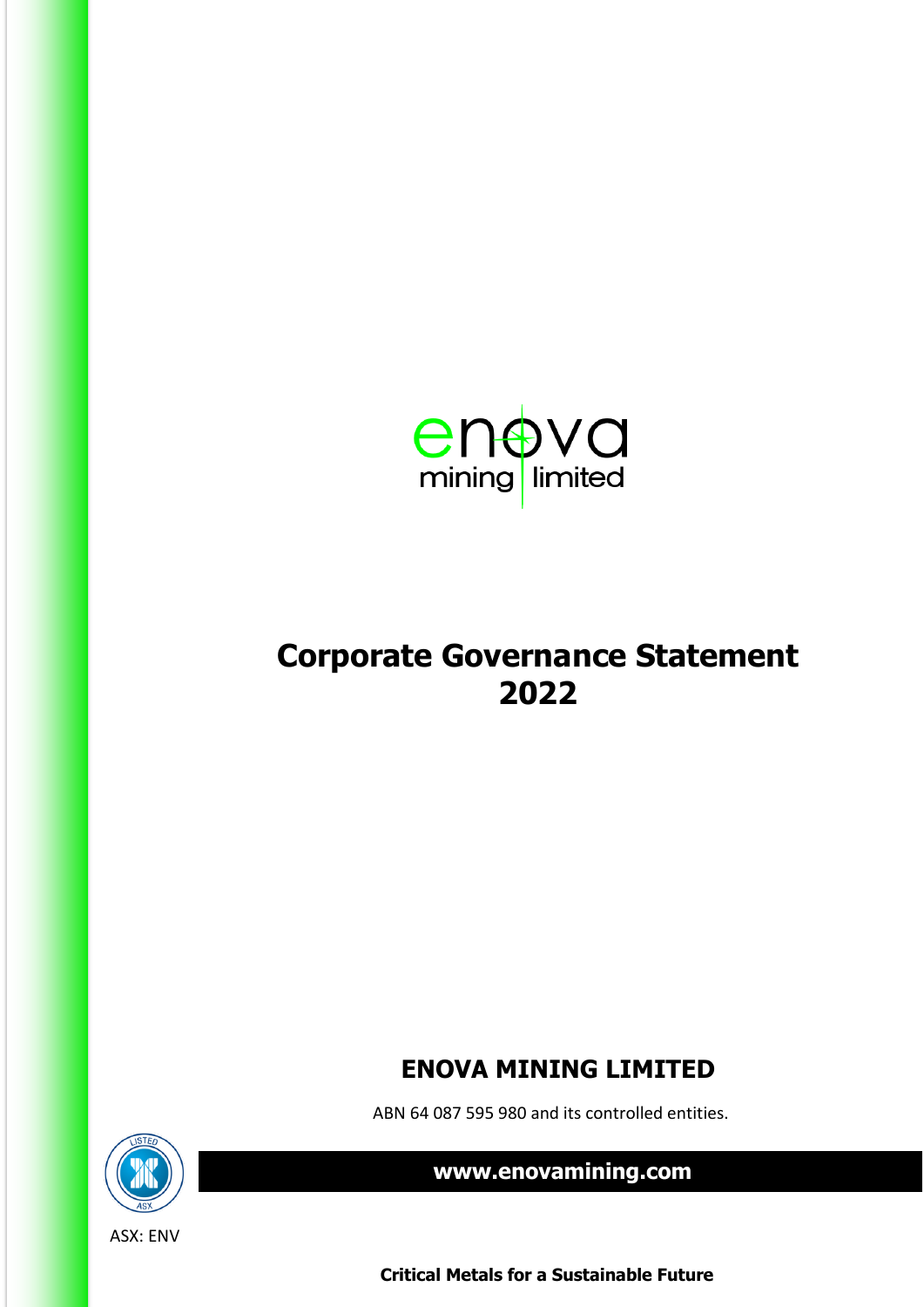#### **Table of Contents**

| Principle 1: |  |  |  |
|--------------|--|--|--|
| 1.1          |  |  |  |
| 1.2          |  |  |  |
| 1.3          |  |  |  |
| 1.4          |  |  |  |
| 1.5          |  |  |  |
| 1.6          |  |  |  |
| 1.7          |  |  |  |
| Principle 2: |  |  |  |
| 2.1          |  |  |  |
| 2.2          |  |  |  |
| 2.3          |  |  |  |
| 2.4          |  |  |  |
| 2.5          |  |  |  |
| 2.6          |  |  |  |
| Principle 3: |  |  |  |
| 3.1          |  |  |  |
| 3.2          |  |  |  |
| 3.3          |  |  |  |
| 3.4          |  |  |  |
| Principle 4: |  |  |  |
| 4.1          |  |  |  |
| 4.2          |  |  |  |
| 4.3          |  |  |  |
| Principle 5: |  |  |  |
| 5.1          |  |  |  |
| 5.2          |  |  |  |
| 5.3          |  |  |  |
| Principle 6: |  |  |  |
| 6.1          |  |  |  |
| 6.2          |  |  |  |
| 6.3          |  |  |  |
| 6.4          |  |  |  |
| 6.5          |  |  |  |
| Principle 7: |  |  |  |
| 7.1          |  |  |  |
| 7.2          |  |  |  |
| 7.3          |  |  |  |
| 7.4          |  |  |  |
| Principle 8: |  |  |  |
| 8.1          |  |  |  |
| 8.2          |  |  |  |
| 8.3          |  |  |  |
|              |  |  |  |
|              |  |  |  |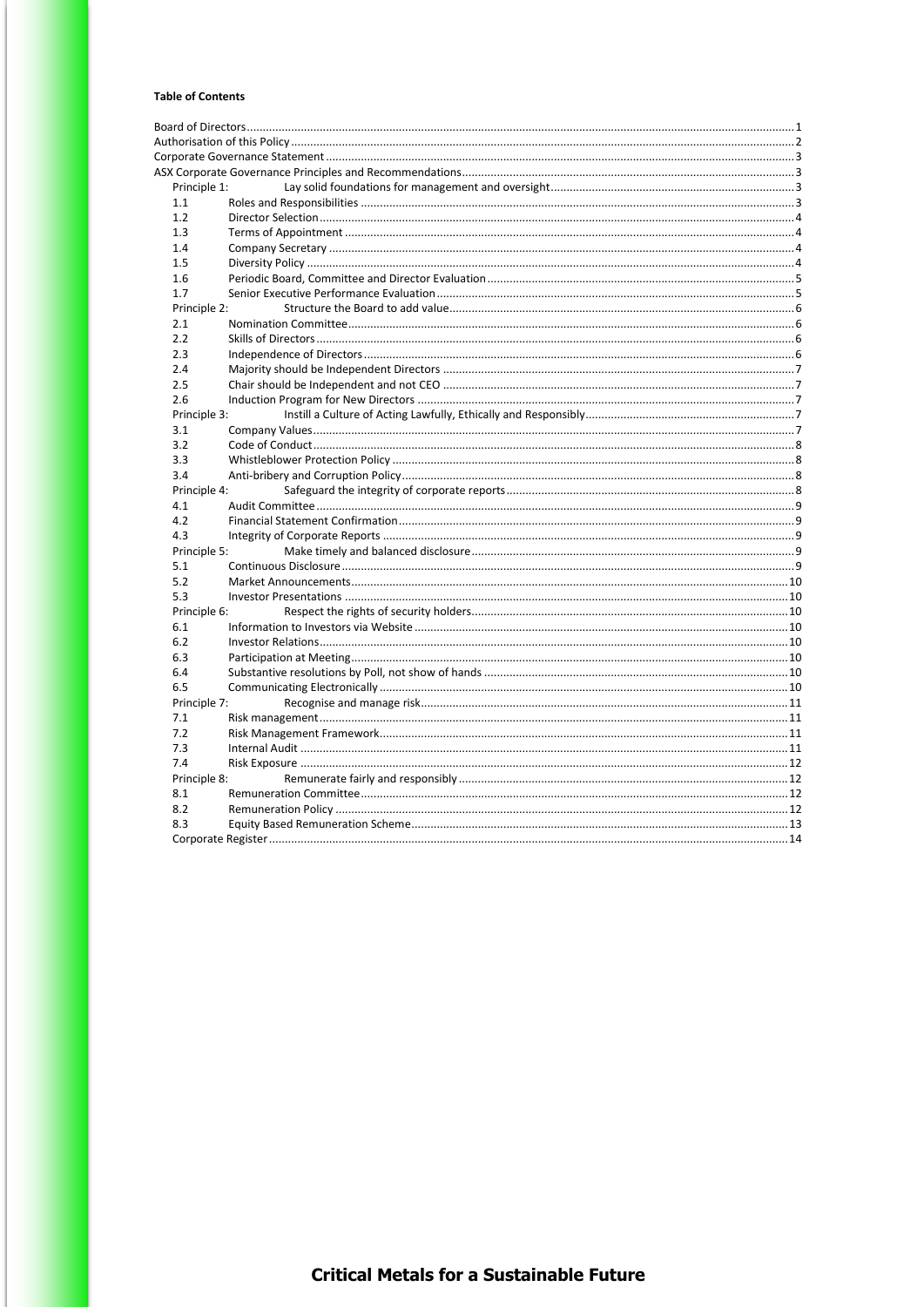#### **Board of Directors**

<span id="page-16-0"></span>

#### **Dato' Sia Hok Kiang**, *Non-Executive Chairman*

Dato' Sia is Managing Director of the successful Malaysian private mining Company, Malaco Mining Sdn. Bhd. He is a graduate of the University of Malaya in Applied Geology, an economic geologist with more than 30 years world-wide experience. Mr Sia has a solid business reputation throughout Asia, with useful contacts in several Asian countries. He has extensive experience in bulk alluvial mining in Malaysia, including the extraction of the rare earth minerals xenotime and monazite as by- products of tin mining. Mr Sia's experience is very appropriate for Enova's Charley Creek alluvial rare earth project, which is also based on the extraction of monazite and xenotime from alluvial material. He is currently a director of an advanced technology rare earth separation business in Malaysia. He is an active member of the Malaysian Geological Society and a Council Member of the Malaysian Chamber of Mines.



#### **Eric Vesel,** *Managing Director/Executive Director*

Mr Vesel is a qualified Mining Engineer with 35 years professional experience in the mining industry. His experience spans a range of technical, operations, management, and corporate roles. He has worked for both small and large mining companies in Australia, Namibia, Papua New Guinea, Indonesia, CIS and Malaysia. He was formerly Chief Operating Officer for Avocet Mining PLC with considerable international project experience. He has managed group operations including exploration projects (grassroots through to advanced developments), feasibility, mine development and operating mines. He also has extensive business evaluation and project acquisition skills. He is a mining consultant, business advisor and investor based in Kuala Lumpur. He is currently a director of an advanced technology rare earth separation business in Malaysia. Eric is an active Council Member of the Malaysian Chamber of Mines and Member of the AusIMM.



#### **Harun Halim Rasip**, *Non-Executive Director*

Mr Halim Rasip, is our most recent member of the Board, he joined us on the 31 May 2017. Harun is a businessman who brings extensive financial and corporate governance experience to Enova. He is a Fellow of the Institute of Chartered Accountants Australia and a member of the Malaysian Institute of Accountants. He was with Price Waterhouse in Perth, Australia and in Kuala Lumpur, Malaysia for 8 years where after he established Halim Rasip Holdings Sdn Bhd ("HRH") Group and served as its Chairman and Managing Director. HRH was responsible for the conceptualization, promotion, development, funding, construction of Lumut Port in the Straits of Malacca (comprising of Lumut Maritime Terminal and Lekir Bulk Terminal). Harun then served as CEO of Integrax Bhd. which had assumed control of Lumut Port in 2000-2001. Harun has also served as a member of the Executive Committee of the Federation of Public Listed Companies Bhd (FPLC) Malaysia in 2004- 2010 and of its Technical & Regulatory Committee and Accounting Standards Sub-Committee 2003-2010, served as Chairman of Landmarks Bhd., a Non-Executive Independent Director of iCapital Biz Bhd. and as a Director of several other unlisted Companies in Malaysia. He is currently the President Director of P.T. Tanah Laut Tbk., a Company listed on Bursa Efek Indonesia.



#### **Stan Wassylko**, *Non-Executive Director*

Mr Stan Wassylko was appointed to the Board of Directors on 21 March 2016. Stan has extensive experience in the resources sector and has 46 years' experience in businesses servicing the sector, in logistics, shipping, infrastructure, project construction, contract management and marketing. His long and diverse experience will be valuable as Enova steers the Charley Creek Project towards development.

#### **Andrew Metcalfe**, *Company Secretary*

Andrew brings over 20 years Company Secretarial, Governance and CFO experience from a range of ASX & TSX listed and unlisted Public Companies, Government and Not-for-Profit organisations across a broad industry base.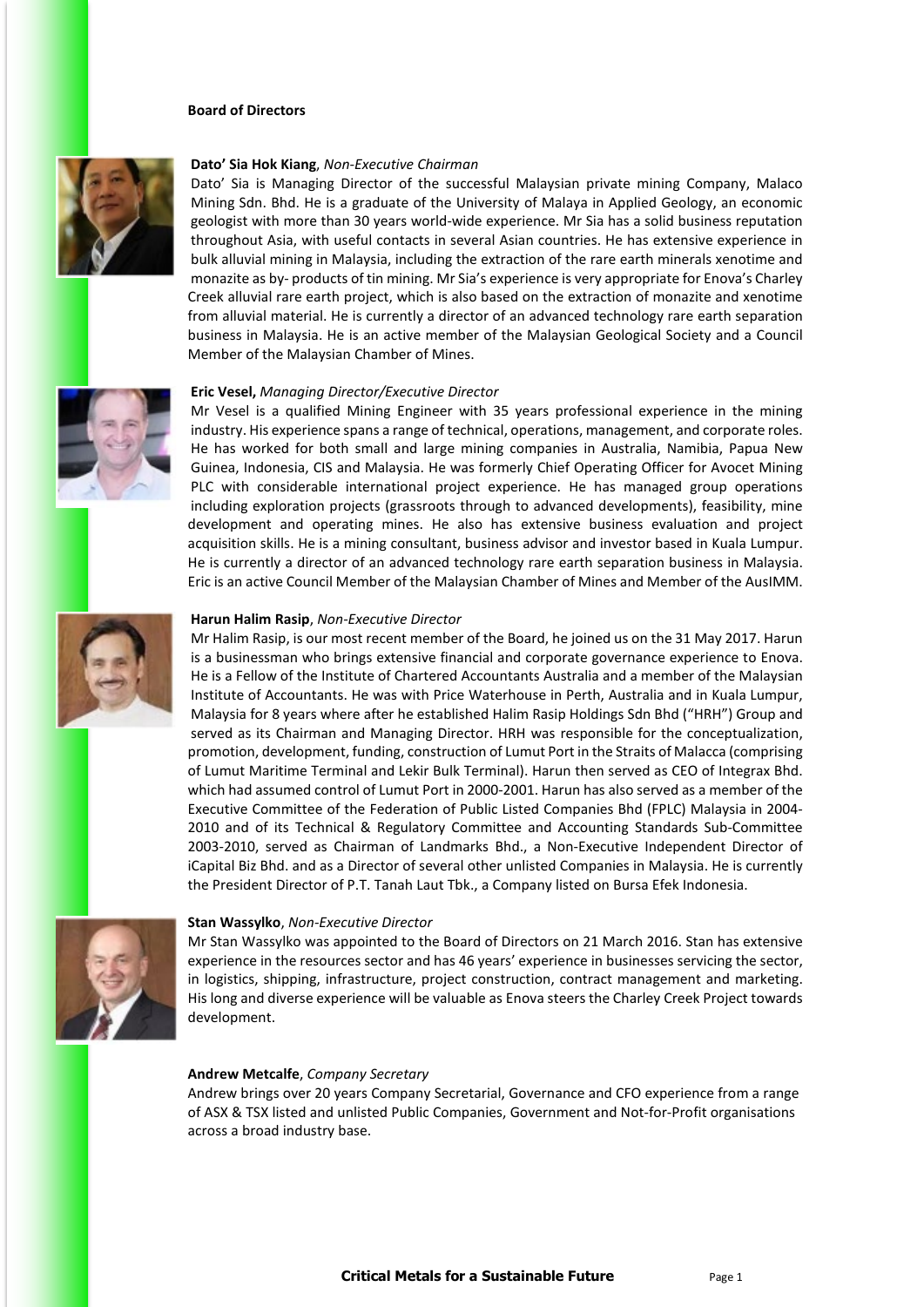#### <span id="page-17-0"></span>**Authorisation of this Policy**



The Board of Enova Mining Limited ("Enova"), has completed a review of the Corporate Governance Statement in this document. On behalf of the Board of Directors, this Statement supersedes prior versions, and is hereby authorised for adoption by Enova, its subsidiaries and officers.

As authorised and effective on this date of 31<sup>st</sup> March 2022,

Eric Vesel **Stan Wassylko** Chief Executive Officer and Non-Executive Director Executive Director

 $\mathcal{V}_{\mathbf{\mathit{bo}}}$ 

 $\sim$ 

Andrew Metcalfe Company Secretary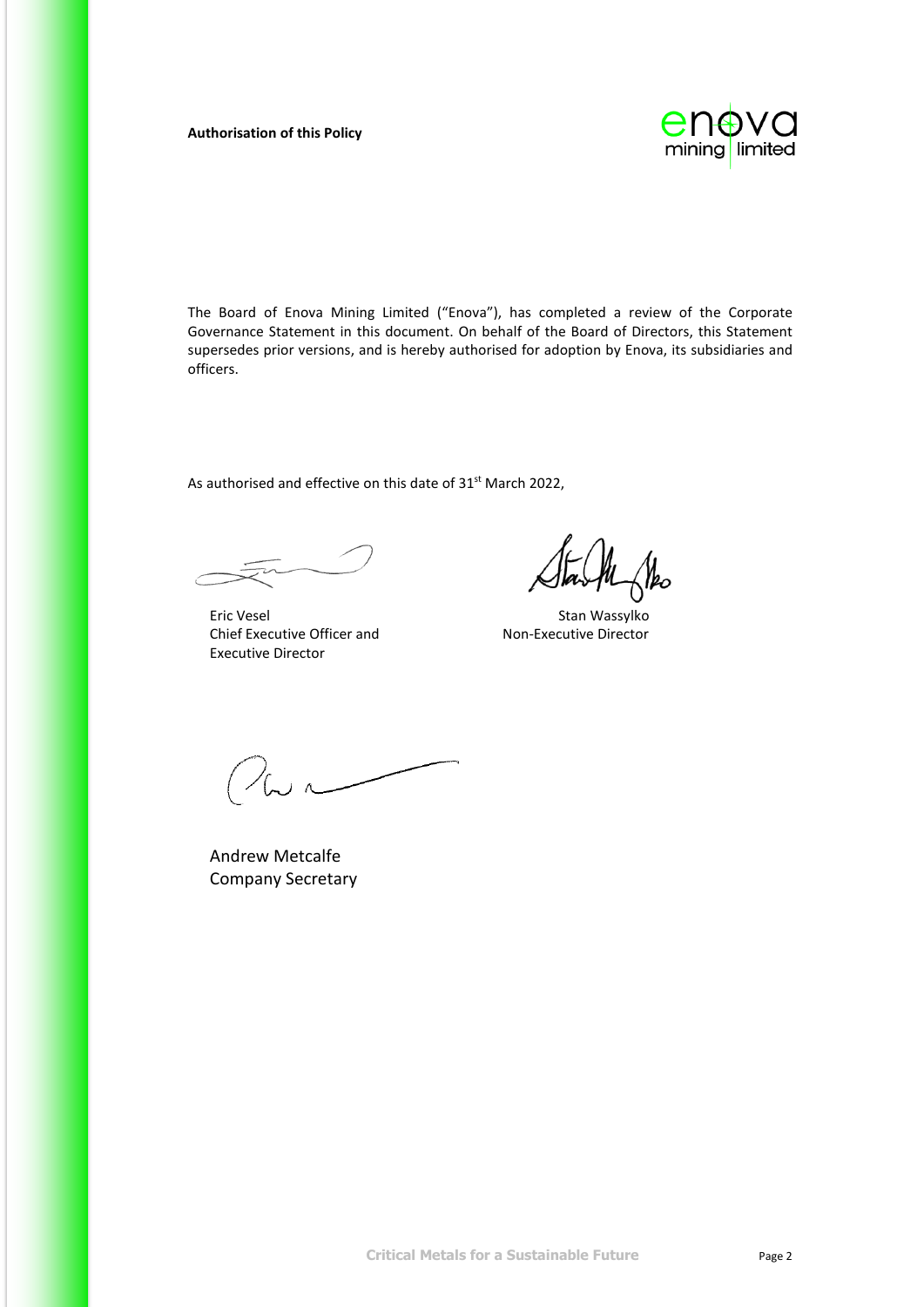

#### <span id="page-18-0"></span>**Corporate Governance Statement**

The objective of the Board of Enova Mining Limited ("Enova" or the 'Company'), is to create and deliver long term shareholder value through its mineral exploration activities.

This Corporate Governance Statement addresses the ASX Corporate Governance Council's 'Corporate Governance Principles and Recommendations' – 4th Edition released in 2019 (referred to as 'ASX Principles or Recommendations'). Enova has provided the Appendix 4G (Key to Disclosures – Corporate Governance Council Principles and Recommendations) which has been lodged with ASX together with this Corporate Governance Statement and the Company's December 2021 Financial Report. Further to the information contained in the Appendix 4G, which can be found on the Company's website, details of the Company's ongoing adherence to the ASX Corporate Governance Council Principles and Recommendations are outlined below.

The Board and executives consider there to be an unambiguous and positive relationship between the creation and delivery of long-term shareholder value and high-quality corporate governance. Accordingly, the Board has committed to corporate governance arrangements that strive to foster values of integrity, respect, trust and openness among and between board members, management, employees, customers and suppliers.

Enova and its subsidiaries operate as a single economic unit with a unified board and management. As such, the Board's corporate governance arrangements apply to Enova and all its subsidiary companies within the group.

#### <span id="page-18-1"></span>**ASX Corporate Governance Principles and Recommendations**

Enova is a listed company with a small market capitalisation and where its processes do not necessarily fit the model of the ASX Corporate Governance Principles and Recommendations, the Board believes there are valid reasons for the different approach being adopted. Reporting against the 8 Principles, we advise as follows:

#### <span id="page-18-2"></span>**Principle 1: Lay solid foundations for management and oversight**

#### <span id="page-18-3"></span>**1.1 Roles and Responsibilities**

*A listed entity should disclose:*

- *(a) the respective roles and responsibilities of the board and management*
- *(b) those matters expressly reserved to the board and those delegated to management.*

The primary responsibilities of the Enova Board include:

- (i) Establishment of long-term goals of the Company and strategic plans to achieve those goals;
- (ii) Review and adoption of the annual business plan for the financial performance of the company and monitoring the results on a regular basis;
- (iii) Appointment of the Managing Director;
- (iv) Ensuring that the Company has implemented adequate systems of internal control together with appropriate monitoring of compliance activities; and
- (v) Approval of the annual and half-yearly statutory accounts and quarterly activities and quarterly cash flow reports.

Directors hold formal Board meetings at least quarterly, to review the performance of the Company against its goals. Prior to the scheduled monthly board meetings, each board member is briefed by the CEO on the current company financial situation. Company finances are accessible through the Company internal data server and Xero financial management platform. The Company maintains computer servers, with real-time backups of its data.

Corporate cashflows are provided to Directors monthly. Creditor levels are closely monitored by the Managing Director and the Board are kept advised.

The responsibilities of senior management including the Managing Director are contained in letters of appointment and job descriptions given to each appointee on their appointment and updated at least annually or as required.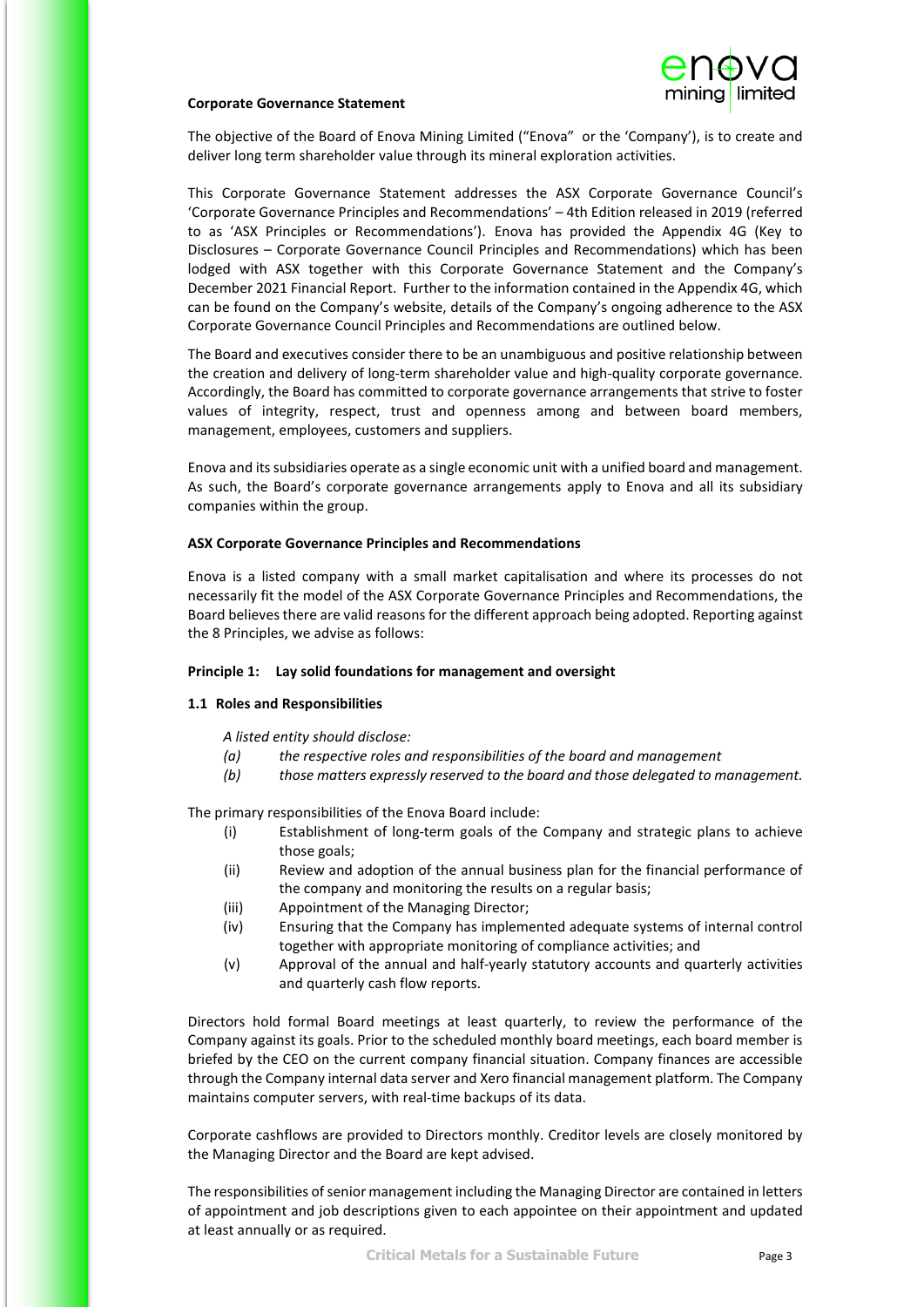The primary responsibilities of senior management are:

(i) Achieve Enova's objectives as established by the Board from time to time;

(ii) Operate the business within the cost budget set by the Board;

(iii) Assess new business opportunities of potential benefit to the Company;

(iv) Ensure appropriate risk management practices and policies are in place;

(v) Ensure that Enova's appointees work with an appropriate Code of Conduct and Ethics; and

(vi) Ensure that Enova's appointees are supported, developed and rewarded to the appropriate professional standards.

#### <span id="page-19-0"></span>**1.2 Director Selection**

*A listed entity should:*

- *(a) undertake appropriate checks before appointing a person, or putting forward to security holders a candidate for election as a director; and*
- *(b) provide security holders with all material information in its possession relevant to a decision on whether or not to elect or re-elect a director.*

The Board of Enova undertakes appropriate checks prior to appointing a person or putting a person forward to shareholders as a candidate for election as a director. These include checks as to the person's character, experience, education, criminal record and bankruptcy history.

Information about a candidate standing for election or re-election as a director will be provided to shareholders to enable them to make an informed decision on whether to elect or re-elect the candidate. This information may include:

- (i) biographical details, including relevant qualifications, experience and skills;
- (ii) details of other material directorships;
- (iii) a statement regarding whether the director qualifies as independent;
- (iv) any material adverse information or potential conflicts of interest, position or association;
- (v) the term of office currently served (for directors standing for re-election); and
- (vi) a statement whether the board supports the election or re-election of the candidate.

#### <span id="page-19-1"></span>**1.3 Terms of Appointment**

*A listed entity should have a written agreement with each director and senior executive setting out the terms of their appointment.*

All directors and senior executives of Enova have a written agreement with the Company setting out the terms of their appointment.

#### <span id="page-19-2"></span>**1.4 Company Secretary**

*The company secretary of a listed entity should be accountable directly to the board, through the chair, on all matters to do with the proper functioning of the board.*

The Company Secretary of Enova is accountable to the board on all governance matters and reports directly to the Chairman as the representative of the board.

The Company Secretary is appointed and removed by the board.

The Company Secretary's advice and services are available to all directors.

#### <span id="page-19-3"></span>**1.5 Diversity Policy**

*A listed entity should:*

- *(a) have and disclose a diversity policy;*
- *(b) through its board or a committee of the board set measurable objectives for achieving gender diversity in the composition of its board, senior executives and workforce generally; and*
- *(c) disclose in relation to each reporting period:*
	- *(1) the measurable objectives set for that period to achieve gender diversity;*
	- *(2) the entity's progress towards achieving those objectives; and*
	- *(3) either:*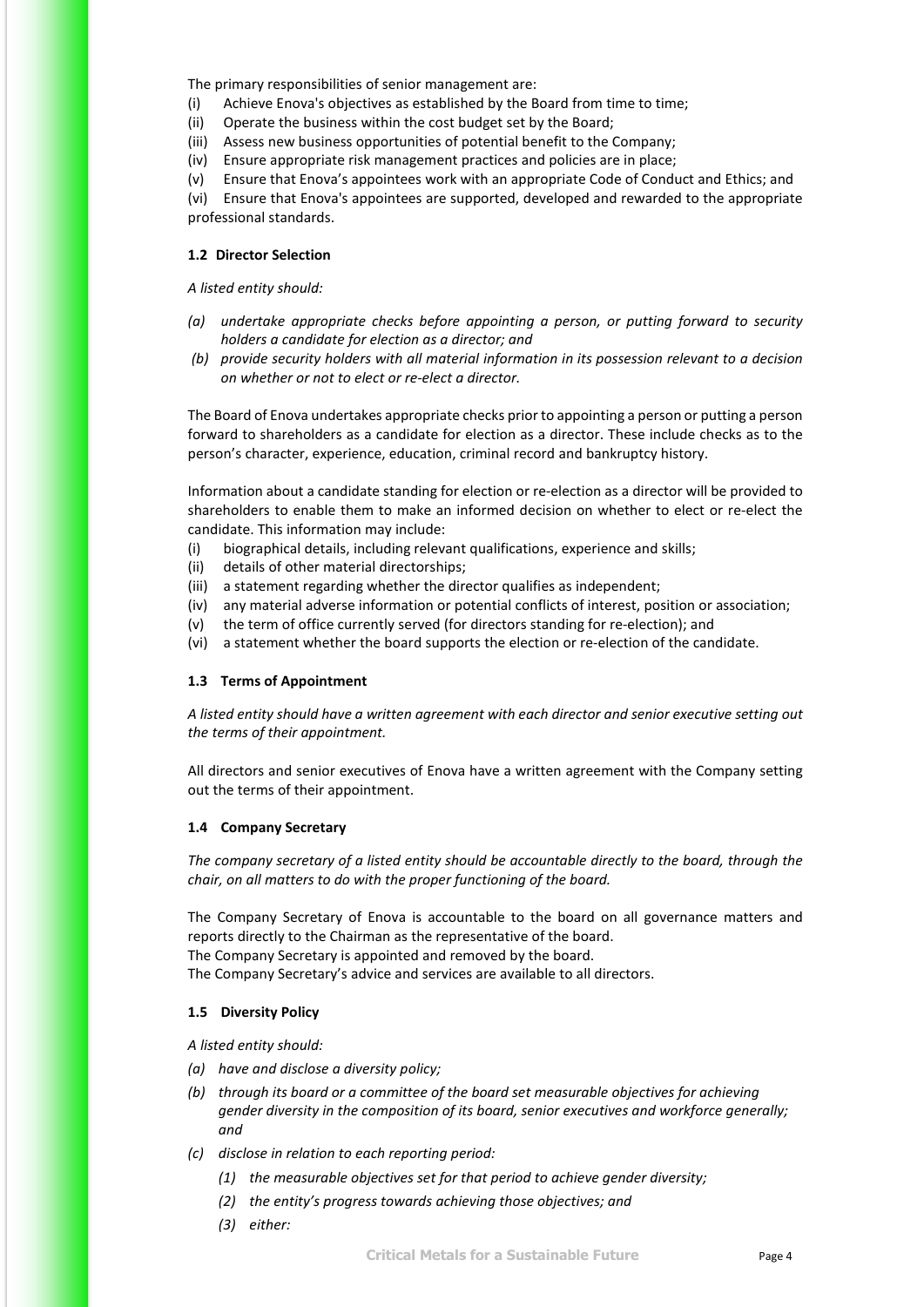- *(A) the respective proportions of men and women on the board, in senior executive positions and across the whole workforce (including how the entity has defined "senior executive" for these purposes); or*
- *(B) if the entity is a "relevant employer" under the Workplace Gender Equality Act, the entity's most recent "Gender Equality Indicators", as defined in and published under that Act*

The Company believes that the promotion of gender diversity on boards, in senior management and within the organisation generally:

- broadens the pool for recruitment of high-quality directors and employees;
- is likely to support employee retention;
- through the inclusion of different perspectives, is likely to encourage greater innovation; and
- is socially and economically responsible governance practice.

Given the present size of the Company, there are no plans to establish measurable objectives for achieving further gender diversity at this time. The need for establishing and assessing measurable objectives for achieving gender diversity will be re-assessed as the size of the Company increases.

Proportion of Women Employees -

|                                 | 2021         | Percentage |
|---------------------------------|--------------|------------|
| Women on the Board              | $^{(1)}$     | በ%         |
| Women in Senior Management Role | O            | በ%         |
| Women Employees                 | $\mathbf{U}$ | 0%         |

#### <span id="page-20-0"></span>**1.6 Periodic Board, Committee and Director Evaluation**

*A listed entity should:*

- *(a) have and disclose a process for periodically evaluating the performance of the board, its committees, and individual directors; and*
- *(b) disclose for each reporting period whether a performance evaluation has been undertaken in accordance with that process during or in respect of that period.*

There has been no formal performance evaluation of the Board during the past financial year, although its composition, skills and experience of each Director is reviewed at a Board meeting at least annually.

#### <span id="page-20-1"></span>**1.7 Senior Executive Performance Evaluation**

#### *A listed entity should:*

*(a) have and disclose a process for evaluating the performance of its senior executives at least once every reporting period; and*

*(b) disclose for each reporting period whether a performance evaluation has been undertaken in accordance with that process during or in respect of that period.*

No performance review of senior executives and appointees was undertaken during the past financial year. Currently, staffing is mainly outsourced. The Directors are aware of the targets and performance of the CEO.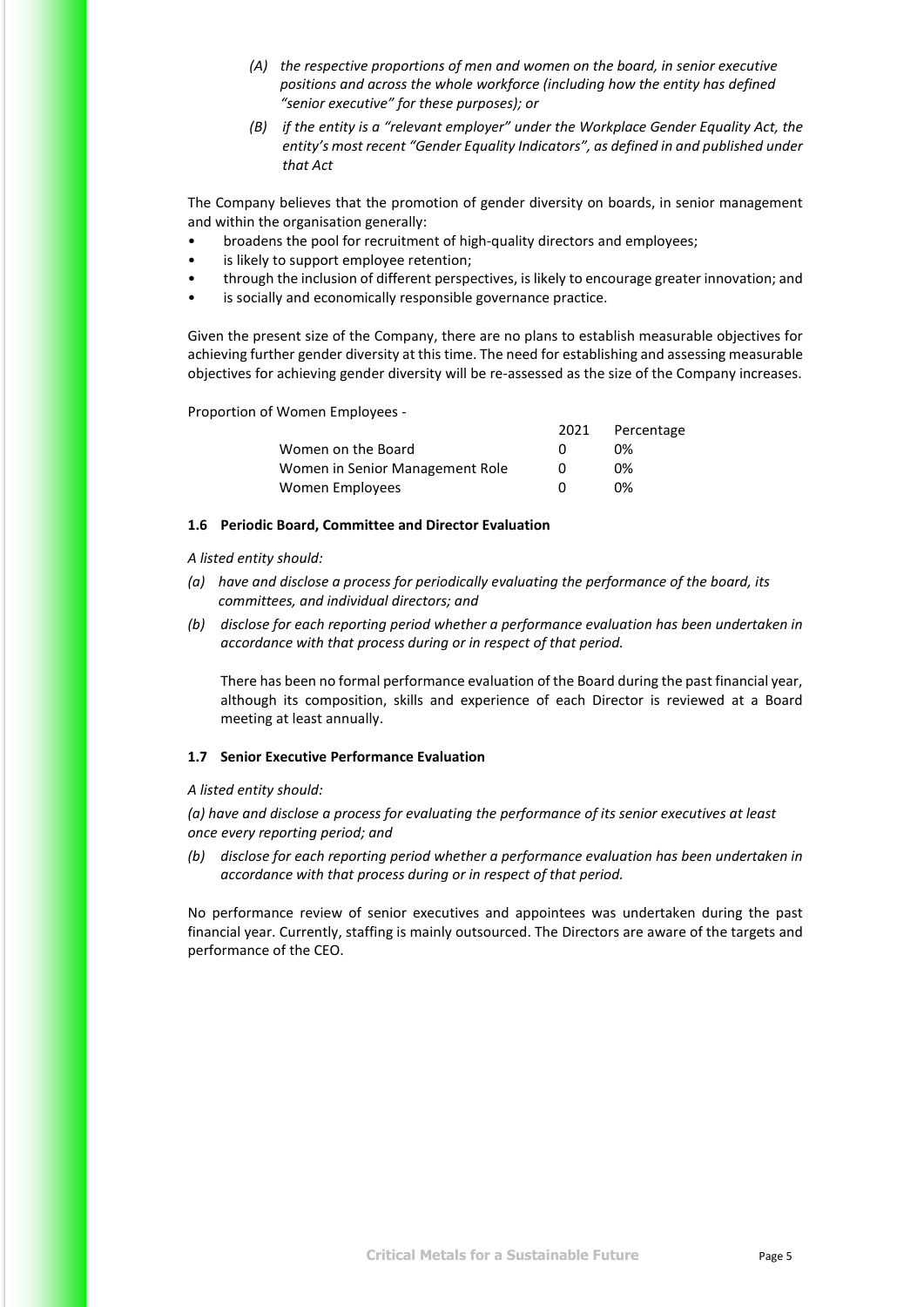#### <span id="page-21-0"></span>**Principle 2: Structure the Board to add value**

#### **2.1 Nomination Committee**

<span id="page-21-1"></span>*The board of a listed entity should:*

- *(a) have a nomination committee which:*
	- *(1) has at least three members, a majority of whom are independent directors; and*
	- *(2) is chaired by an independent director,*

*and disclose:*

- *(3) the charter of the committee;*
- *(4) the members of the committee; and*
- *(5) as at the end of each reporting period, the number of times the committee met throughout the period and the individual attendances of the members at those meetings; or*

*(b) if it does not have a nomination committee, disclose that fact and the processes it employs to address board succession issues and to ensure that the board has the appropriate balance of skills, knowledge, experience, independence and diversity to enable it to discharge its duties and responsibilities effectively.*

The company does not have a formally constituted nomination committee.

The size of the Board, coupled with the skills, experience and independence of each board member, allow the Board to discharge its duties and responsibilities effectively under the Nomination Committee Charter.

New directors are selected after consultation of all board members and their appointment voted on by the board. Each year, in addition to any board members appointed to fill casual vacancies during the year, one third of directors retire by rotation and are subject to re-election by shareholders at the Annual General Meeting.

#### <span id="page-21-2"></span>**2.2 Skills of Directors**

*A listed entity should have and disclose a board skills matrix setting out the mix of skills and diversity that the board currently has or is looking to achieve in its membership.*

| Director's Name and<br>qualification         | Skills, knowledge, experience                                                                                                                                                                                                                                                                                             |
|----------------------------------------------|---------------------------------------------------------------------------------------------------------------------------------------------------------------------------------------------------------------------------------------------------------------------------------------------------------------------------|
| Sia Hok Kiang<br>Geologist                   | Dato' Sia is Managing Director of the successful Malaysian private mining Company,<br>Malaco Mining Sdn. Bhd. He is a graduate of the University of Malaya in Applied<br>Geology, an economic geologist with more than 35 years world-wide experience.<br>He serves as Director on numerous public and private companies. |
| Eric Vesel<br>Mining Engineer                | Mr Vesel is a qualified Mining Engineer with 35 years professional experience in the<br>mining industry. His experience spans a range of technical, operations, senior<br>management and corporate roles, managing small and large mining companies<br>throughout the world.                                              |
| Harun Halim Rasip<br>Accountant              | Mr Rasip brings extensive financial and corporate experience. His experience spans<br>a broad number of investment areas, including, finance, mining, shipping, ports,<br>project management and corporate roles. He serves as Director on numerous public<br>and private companies.                                      |
| Stanislaw (Stan) Wassylko<br>Company Advisor | Stan has extensive experience in the resources sector and has 46 years' experience<br>in businesses servicing the sector, in logistics, shipping, infrastructure, project<br>construction, contract management and marketing.                                                                                             |

A governance skills review has not been conducted. A review of Director's skills, knowledge and experience of the current board is yet to be undertaken.

#### <span id="page-21-3"></span>**2.3 Independence of Directors**

*A listed entity should disclose:*

*(a) the names of the directors considered by the board to be independent directors;*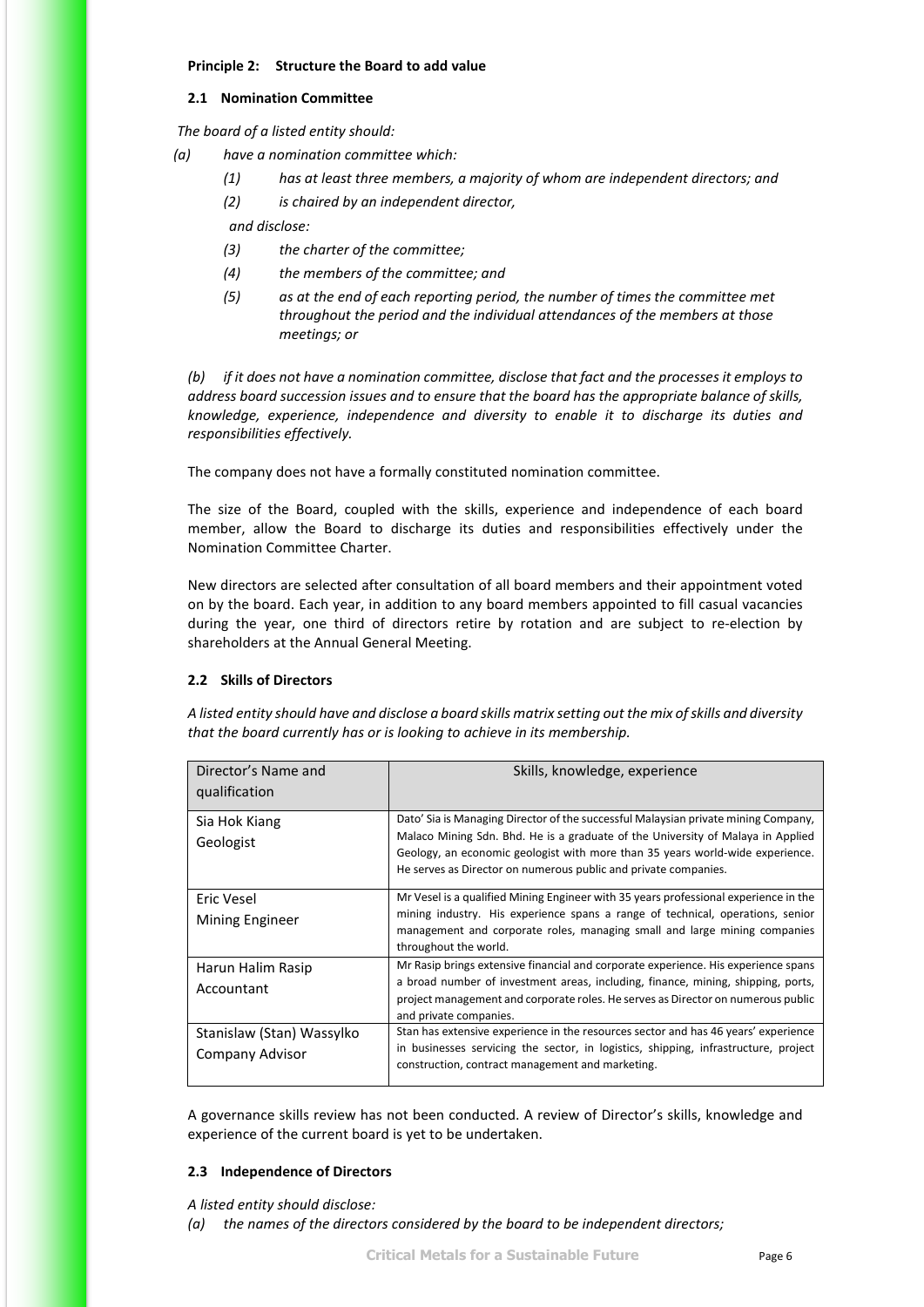- *(b) if a director has an interest, position, association, or relationship of the type described in Box 2.3 of the Principles but the board is of the opinion that it does not compromise the independence of the director, the nature of the interest, position, association or relationship in*
- *(c) the length of service of each director.*

The names of independent directors of the company are:

- Sia Hok Kiang who was appointed on 6 August 2013
- Stanislaw (Stan) Wassylko who was appointed on 21 March 2016

#### <span id="page-22-0"></span>**2.4 Majority should be Independent Directors**

A majority of the board of a listed entity should be independent directors:

Two of the four directors are independent. Mr Vesel is the Chief Executive Officer/Managing Director and Mr Rasip is a director of the Company's largest and significant shareholder.

#### <span id="page-22-1"></span>**2.5 Chair should be Independent and not CEO**

*The chair of the board of a listed entity should be an independent director and should not be the same person as the CEO of the entity.*

Sia Hok Kiang, the non-executive chairman, is independent. Mr Eric Vesel is the Chief Executive Officer.

#### <span id="page-22-2"></span>**2.6 Induction Program for New Directors**

*A listed entity should have a program for inducting new directors and provide appropriate professional development opportunities for directors to develop and maintain the skills and knowledge needed to perform their role as directors effectively.*

At present Enova does not have a program for the induction of new directors. As the Company develops in size and a review of the skills and experience of the Board is undertaken, a programme will be developed for new Directors.

#### <span id="page-22-3"></span>**Principle 3: Instill a Culture of Acting Lawfully, Ethically and Responsibly**

#### <span id="page-22-4"></span>**3.1 Company Values**

#### *A listed entity should articulate and disclose its values*

The Company's core values and commitments are:

- a) Integrity We act honestly, fairly and with integrity in all our dealings, both internally and externally. We deal honestly and fairly with suppliers and customers. We commit to only dealing with business partners who demonstrate similar ethical and responsible business practices.
- b) Respect We respect the human rights of all people, their ideasand cultures and our words and actions must reflect this respect, treating fellow directors, senior executives and employees with respect and not engage in bullying, harassment or discrimination.
- c) Safety We are committed to providing and maintaining a safe andnon- discriminatory working environment to safeguard the health and safety of our employees, consultants, contractors, customers, suppliers and other persons who visit our workplace, or who we work with, as required by law.
- d) Community Standards We act in a manner that aims to preserve and protect the Company's reputation consistent with reasonable expectations of our investors and the broader community in which we operate, acting ethically and responsibly and complying with all laws and regulations that apply to the entity and its operations.
- e) Environment We are committed to act responsibly towardsthe environment and comply with legislation in respect of licenses held as part of the Company's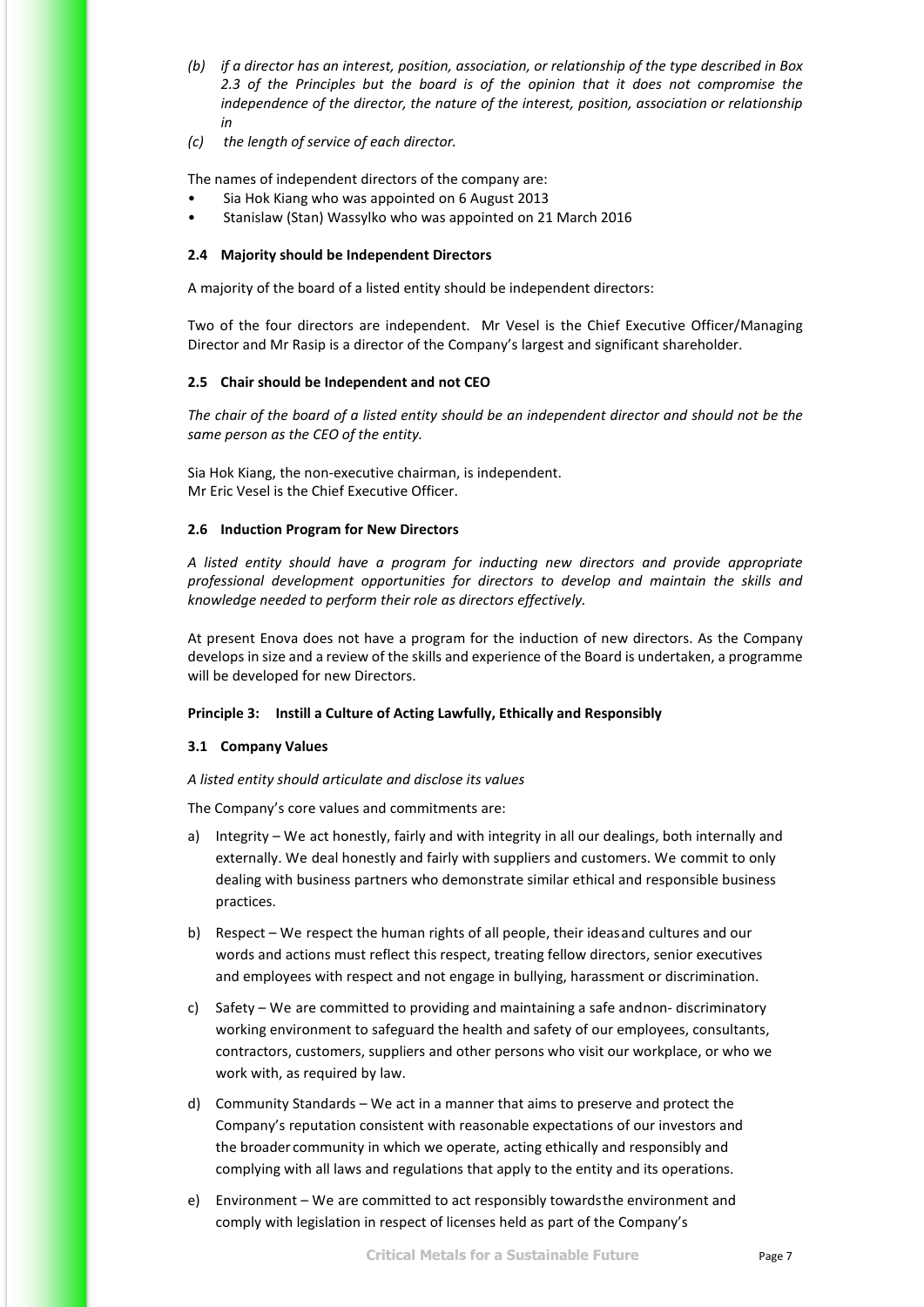operations.

#### <span id="page-23-0"></span>**3.2 Code of Conduct**

*A listed entity should:*

*(a) have and disclose a code of conduct for its directors, senior executives and employees; and*

*(b) ensure that the board or a committee of the board is informed of any material breaches of that code.*

Enova's policies contain a formal code of conduct that applies to all directors and employees, who are expected to maintain a high standard of conduct and work performance and observe standards of equity and fairness in dealing with others.

#### <span id="page-23-1"></span>**3.3 Whistleblower Protection Policy**

*A listed entity should:*

*(a) have and disclose a whistle-blower policy; and (b) ensure that the board or a committee of the board is informed of any material incidents reported under that policy.*

Enova Directors support Whistle Blower (WB) action at any level. The Whistle-blower Protection Policy is underpinned by a strong commitment to building a culture in the Company that reflects sound governance and promotes ethical behaviour in the detection and management of fraudulent, corrupt or improper conduct. Enova values ethical behaviour, integrity, and respect. Enova considers that working with integrity, honesty and respect includes encouraging employees and stakeholders to speak up in relation to conduct that does not align with this code of conduct or with the law and taking steps to protect the identity of that person when they do.

Enova encourages Employees and Stakeholders to speak up without fear of intimidation or reprisal in relation to conduct that does not align with the Company's corporate policies or the law and Enova will protect disclosers when they do. The policy may be obtained from the Company website.

#### <span id="page-23-2"></span>**3.4 Anti-bribery and Corruption Policy**

#### *A listed entity should:*

*(a) have and disclose an anti-bribery and corruption policy; and (b) ensure that the board or a committee of the board is informed of any material breaches of that policy*

Australia has strict laws against bribery and corruption. The anti-bribery laws of some countries including Australia, the United States and United Kingdom can apply to actions carried out in other countries (i.e., wide-reaching extra-territorial effect). Directors and employees must comply with and uphold all laws against bribery, corruption and related conduct applying to the Company in all the jurisdictions where the Company operates.

Corrupt conduct involves the dishonest or partial use of power or position which results in one person/group being advantaged over another. Corruption can takemany formsincluding, but not limited to:

- a) official misconduct;
- b) bribery and blackmail;
- c) unauthorised use of confidential information;
- d) fraud; and
- e) theft.

Accordingly, the Company has a strict policy not to offer or receive secret commissions or bribes to further its business interests.

Enova is committed to adopting effective systems to counter bribery and related improper conduct and to monitor and enforce these systems.

#### <span id="page-23-3"></span>**Principle 4: Safeguard the integrity of corporate reports**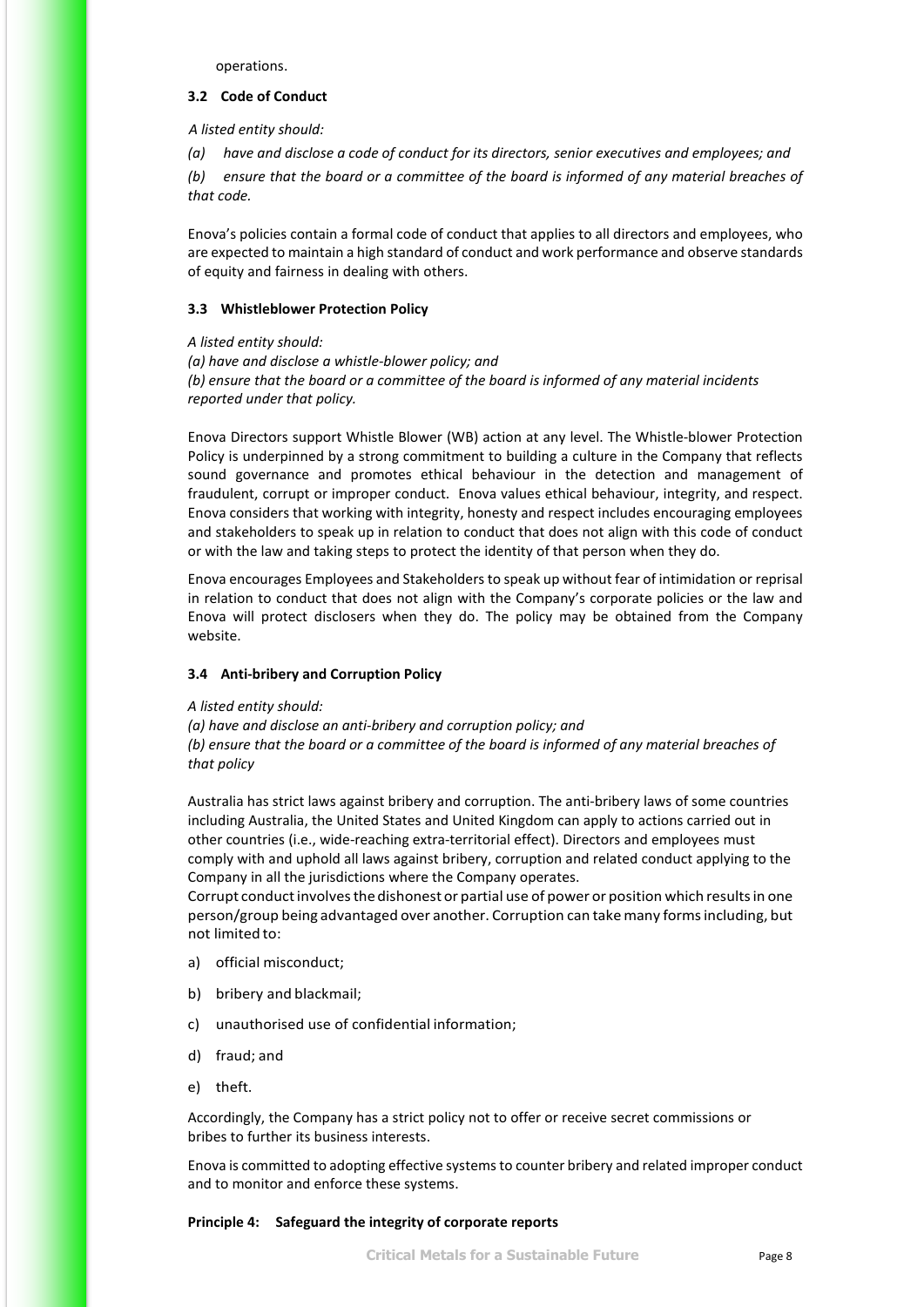#### <span id="page-24-0"></span>**4.1 Audit Committee**

*The board of a listed entity should:*

- *(a) have an audit committee which;*
	- *(1) has at least three members, all of whom are non-executive directors and a majority of whom are independent directors; and*
	- *(2) is chaired by an independent director, who is not a chair of the board; and disclose*
	- *(3) the charter of the committee*
	- *(4) the relevant qualifications of the members of the committee; and*
	- *(5)* i*n relation to each reporting period, the number of times the committee met throughout the period and the individual attendances of the members at those meetings; or*
- *(b) if it does not have an audit committee, disclose that fact and the processes it employs that independently verify and safeguard the integrity of its corporate reporting, including the processes for the appointment and removal of the external auditor and the rotation of the audit engagement partner.*

The size of the Board, coupled with the skills and experience of board members, and given that Enova is a company with a small market capitalisation, the Audit Committee is comprised of two directors being Messrs E Vesel (Managing Director) and Harun Halim Rasip (non-independent Non-Executive Director who is also Chair of the Audit Committee) and Mr A Metcalfe, the company secretary, and are able to discharge its duties and responsibilities effectively under the Audit Committee Charter. The Audit Committee have direct access to management and meet periodically with the external auditors to assess and review internal controls and the Company's statutory reporting. Its activities will assist in ensuring the independence of the external Auditors and provide ready access to the full Board.

The Audit Committee meets with and receives regular reports from the external auditors concerning any matters that arise in connection with the performance of their role, including the adequacy of internal controls.

#### <span id="page-24-1"></span>**4.2 Financial Statement Confirmation**

*The board of a listed entity should, before it approves the entity's financial statements for a financial period, received from its CEO and CFO a declaration that, in their opinion, the financial records of the entity have been properly maintained and that the financial statements comply with the appropriate accounting standards and give a true and fair view of the financial position and performance of the entity and that the opinion has been formed based on a sound system of risk management and internal control which is operating effectively.*

Declarations regarding the financial statements are received from the CEO and company accountant. The board received such declarations for the half year and year end financial reports.

#### <span id="page-24-2"></span>**4.3 Integrity of Corporate Reports**

*A listed entity that has an AGM should ensure that its external auditor attends its AGM and is available to answer questions from security holders relevant to the audit.*

Enova's auditor attends the Company's AGM in person and is available to answer questions from security holders relevant to the audit.

#### <span id="page-24-3"></span>**Principle 5: Make timely and balanced disclosure**

#### <span id="page-24-4"></span>**5.1 Continuous Disclosure**

*A listed entity should have and disclose a written policy for complying with its continuous disclosure obligations under listing rule 3.1.*

The Enova Board and senior management are conscious of the ASX Listing Rule Continuous Disclosure requirements, which are supported by the law, and the Directors take steps to ensure compliance. The Company has a policy, which can be summarised as follows:

- the Board, with appropriate advice, determines whether an announcement is required under the Continuous Disclosure principles;
- all announcements are approved by the Board, and monitored by the Company Secretary; and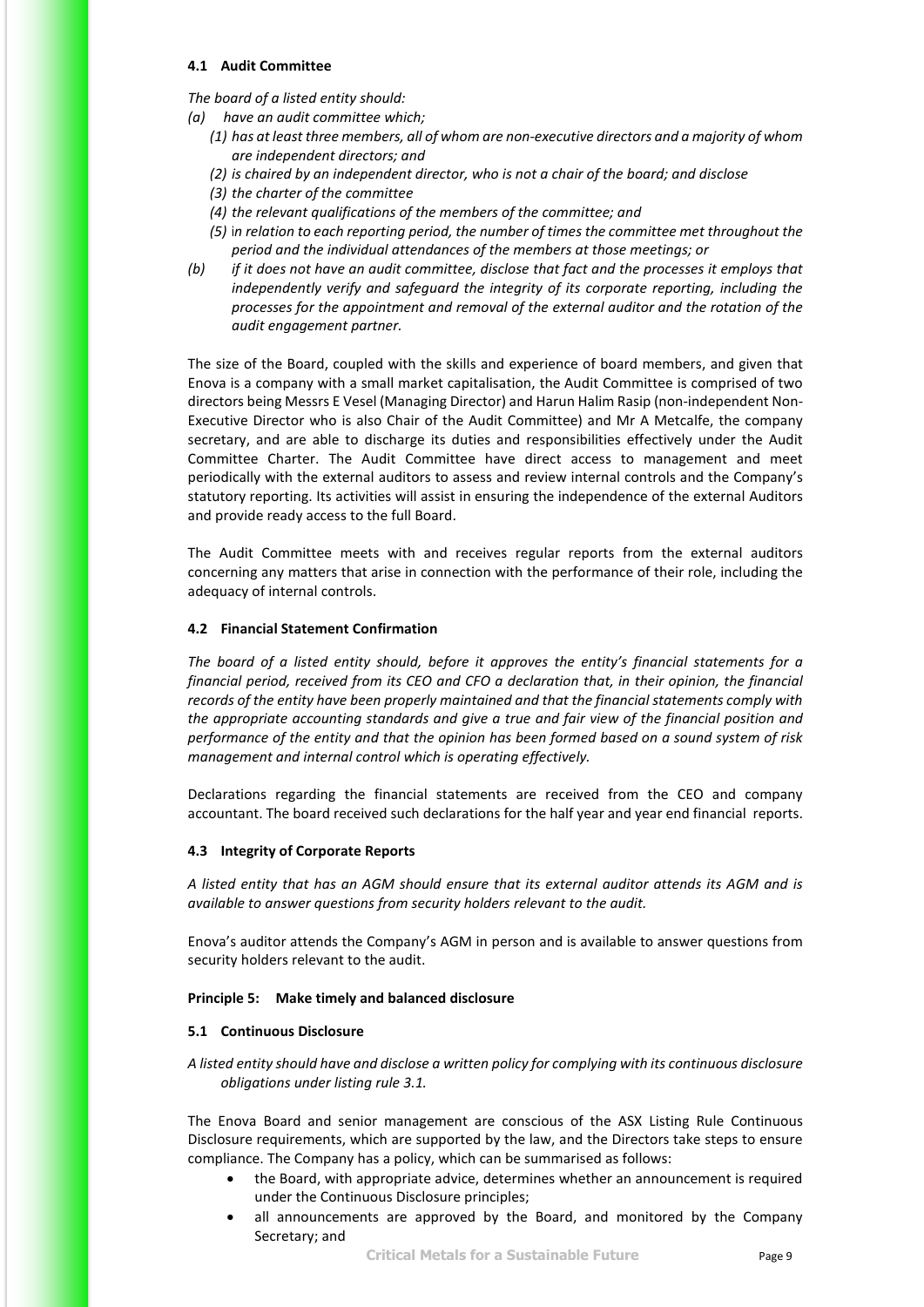• all media content is approved, in consultation of the Board of Directors, and authorised by a nominated Non-executive Director with their consent.

#### <span id="page-25-0"></span>**5.2 Market Announcements**

*A listed entity should ensure that its board receives copies of all material market announcements promptly after they have been made* 

The Board automatically receives a copy of market announcements immediately after they have been made.

#### <span id="page-25-1"></span>**5.3 Investor Presentations**

*A listed entity that gives a new and substantive investor or analyst presentation should release a copy of the presentation materials on the ASX Market Announcements Platform ahead of the presentation* 

Enova releases a copy of any substantive investor presentation on the ASX Market Announcements Platform ahead of the presentation.

#### <span id="page-25-2"></span>**Principle 6: Respect the rights of security holders**

#### <span id="page-25-3"></span>**6.1 Information to Investors via Website**

*A listed entity should provide information about itself and its governance to investors via its website.*

Enova believes that the internet is now the best way to communicate with shareholders and provides detailed announcements to the Australian Securities Exchange on a regular basis to ensure that shareholders are kept well informed on Enova's activities.

#### <span id="page-25-4"></span>**6.2 Investor Relations**

*A listed entity should have an investor relations program to facilitate effective two-way communication with investors.*

Enova's has a Corporate page on its website that includes a copy of this Corporate Governance Statement and various governance charters and policies.

Shareholders are able to use the Company website to view news releases. Shareholders are also able to email the Company. The Company's ensures regular reporting, active participation at the Company's AGM and encouragement of shareholder communications.

#### <span id="page-25-5"></span>**6.3 Participation at Meeting**

*A listed entity should disclose how it facilitates and encourages participation at meetings of security holders.*

Notices of a General Meeting, together with accompanying information such as the explanatory memorandum, are sent to shareholders, either by mail or email, depending on the shareholder's election, and are also placed on the Company's website. Shareholders are encouraged to attend a General Meeting and ask questions.

#### <span id="page-25-6"></span>**6.4 Substantive resolutions by Poll, not show of hands**

*A listed entity should ensure that all substantive resolutions at a meeting of security holders are decided by a poll rather than by a show of hands.*

Enova security holders are given the opportunity to vote on all substantive resolutions at a Company's General Meeting by Poll. Notices of meeting are sent out in advance of the meeting with voting papers.

#### <span id="page-25-7"></span>**6.5 Communicating Electronically**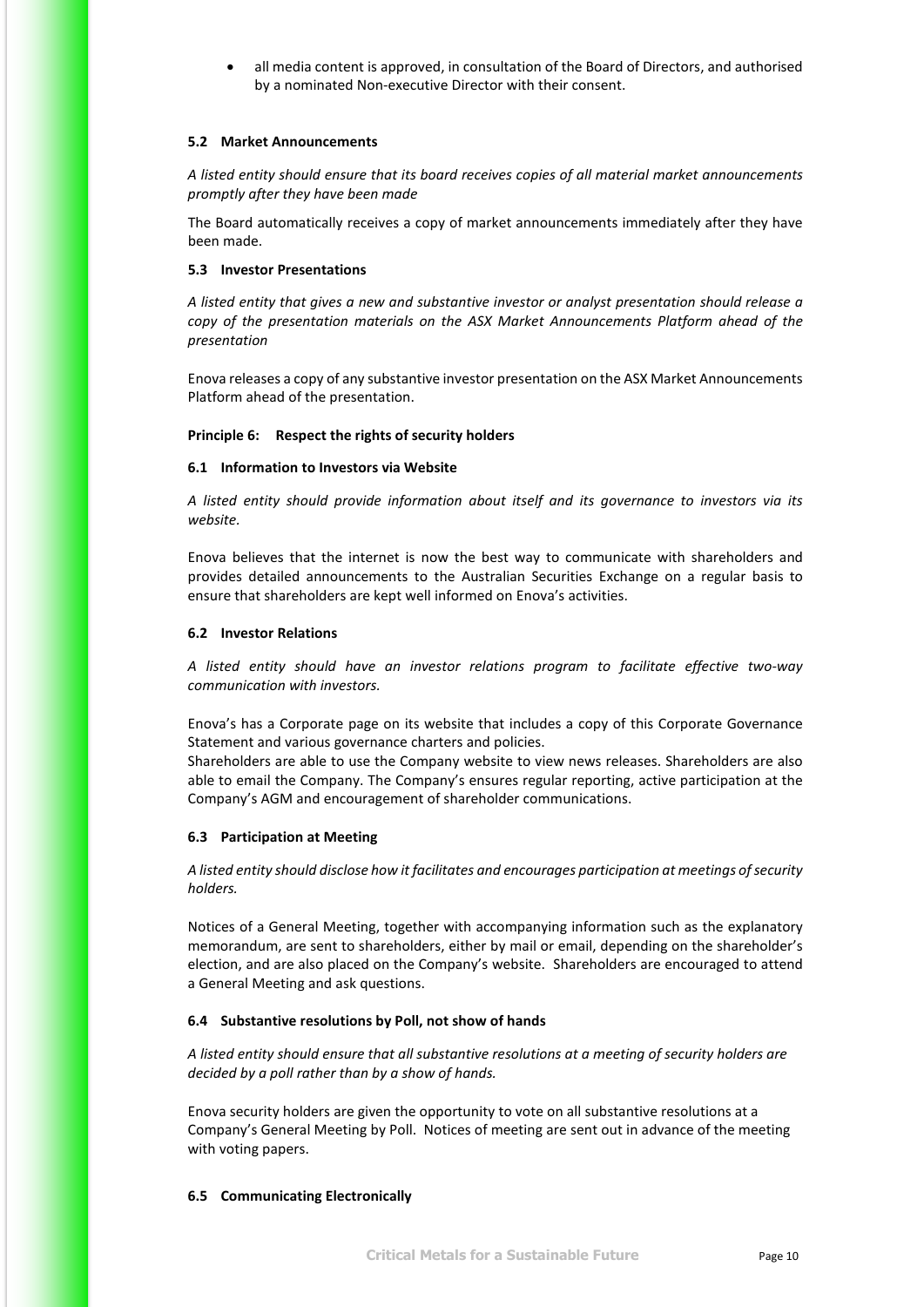*A listed entity should give security holders the option to receive communications from, and send communication to, the entity and its security registry electronically.*

The Company website provides an access portal for all significant communications. Shareholders are encouraged to view the ASX website. ASX announcements, annual and other regulatory reports, company presentations and notices of general meetings are published on this website. Shareholders may also elect to receive communications from the Company's share Registrar, Boardroom Limited, by email.

#### <span id="page-26-0"></span>**Principle 7: Recognise and manage risk**

#### <span id="page-26-1"></span>**7.1 Risk management**

*The board of a listed entity should:*

*(a) have a risk committee to oversee risk which;*

- *(1) has at least three members, a majority of whom are independent directors; and*
- *(2) is chaired by an independent director; and disclose*
- *(3) the charter of the committee*
- *(4) the relevant qualifications of the members of the committee; and*
- *(5) as at the end of each reporting period, the number of times the committee met throughout the period and the individual attendances of the members at those meeting; or*
- *(b) if it does not have a risk committee, disclose that fact and the processes it employs for overseeing the entity's risk management framework.*

The size of the Board, coupled with the skills, experience and independence of each board member, allow the Board to discharge its duties and responsibilities effectively under the Risk Management Committee Charter.

The Board considers identification and management of key risks associated with the business as vital to maximise shareholder wealth. An assessment of the business's risk profile is undertaken on a regular basis and is reviewed by the Board, covering all aspects of the business from the operational level through to strategic level risks.

The CEO/MD has been delegated the task of implementing internal controls to identify and manage risks for which the Board provides oversight. The effectiveness of these controls is monitored and reviewed regularly.

Risk is a standing item on the agenda of board meetings, for reporting against identified material business risks.

#### <span id="page-26-2"></span>**7.2 Risk Management Framework**

*The board or a committee of the board should:*

- (a) review the entity's risk management framework at least annually to satisfy itself that it continues to be sound and that the entity is operating with due regard to the risk appetite set by the board; and
- *(b) disclose in relation to each reporting period, whether such a review has taken place.*

Enova's risk policy and risk register are reviewed by the Board of Directors annually to coincide with the preparation and lodgement of the Company's Annual Report. A review was undertaken in the financial year ending  $30<sup>th</sup>$  June 2022

#### <span id="page-26-3"></span>**7.3 Internal Audit**

*A listed entity should:*

- *(a) If it has an internal audit function, how the function is structured and what role it performs; or*
- *(b) If it does not have an internal audit function, that fact and the processes it employs for evaluating and continually improving the effectiveness of its risk management and internal control processes.*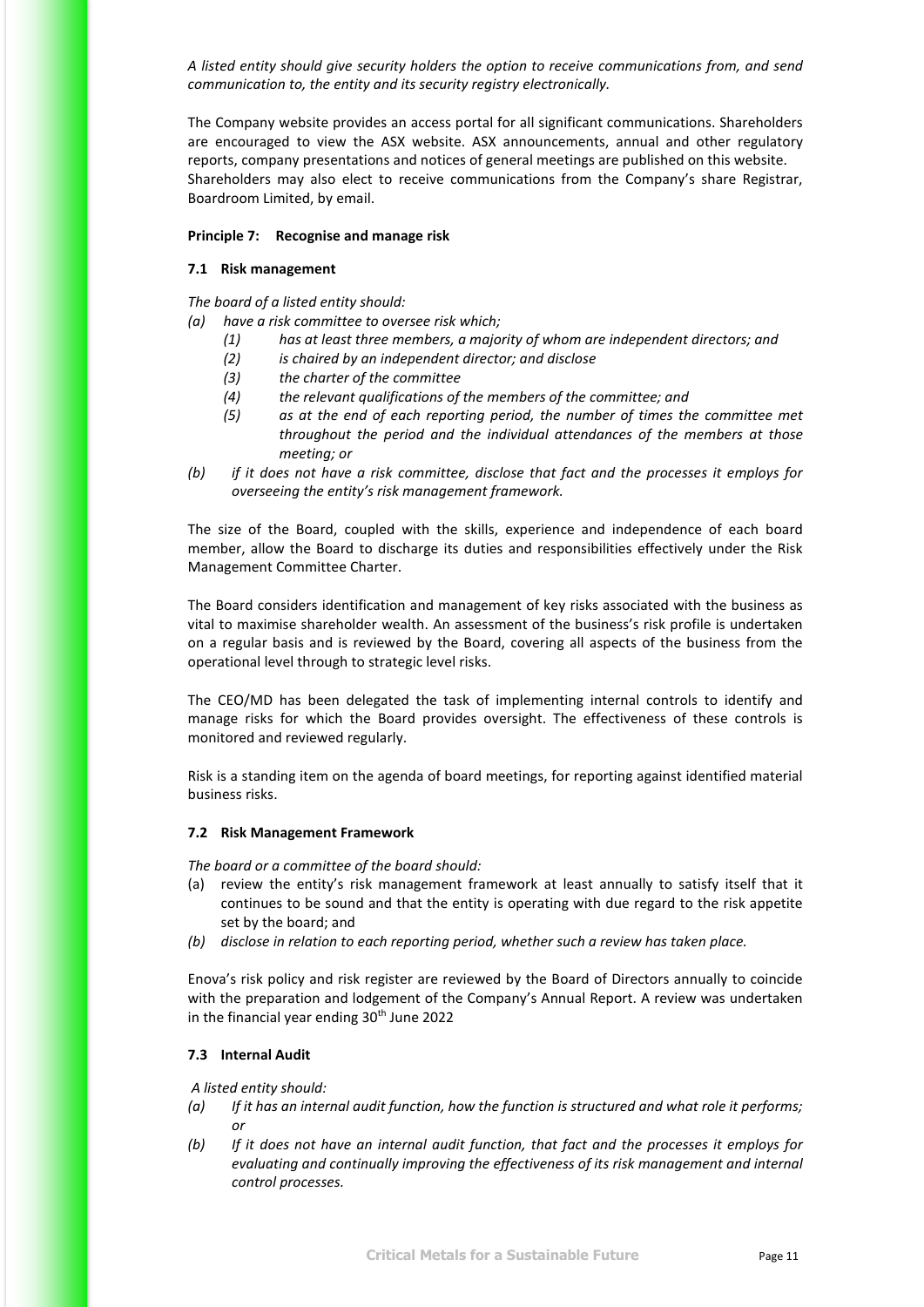The Board has determined that, consistent with the size of the Company and its activities, an internal audit function is not currently appropriate. As noted regarding recommendations 7.1 and 7.2 above and regarding Principle 4 above, the board has adopted a Risk Management Policy and processes appropriate to the size of Enova to manage the company's material business risks and to ensure regular reporting to the board on whether those risks are being managed effectively in accordance with the controls that are in place.

#### <span id="page-27-0"></span>**7.4 Risk Exposure**

*A listed entity should disclose whether it has any material exposure to economic, environmental and social sustainability risks and if it does, how it manages or intends to manage those risks.*

The Group has developed a series of operational risks which the Group believes to be reflective of the industry and geographical locations in which the Group operates. These risk areas are provided to assist investors to understand risks faced by the Group and the industry in which we operate.

The key risks are, and not limited to:

- fluctuations in commodity prices and exchange rates;
- success or otherwise of exploration activities;
- reliance on licenses, permits and approvals from governmental and landowners' authorities;
- loss of key management;
- ability to obtain additional financing; and
- changed operating, market or regulatory environments.

#### <span id="page-27-1"></span>**Principle 8: Remunerate fairly and responsibly**

#### <span id="page-27-2"></span>**8.1 Remuneration Committee**

*The board of a listed entity should:*

- *(a) have a remuneration committee which;*
	- *(1) has at least three members, a majority of whom are independent directors; and*
	- *(2) is chaired by an independent director; and disclose*
	- *(3) the charter of the committee*
	- *(4) the relevant qualifications of the members of the committee; and*
	- *(5)* as at the end of each reporting period, the number of times the committee met throughout the period and the individual attendances of the members at those meetings*; or*
- *(b) if it does not have a remuneration committee, disclose that fact and the processes it employs for setting the level and composition of remuneration for directors and senior executives and ensuring that such remuneration is appropriate and not excessive.*

The size of the Board, coupled with the skills, experience and independence of each board member, allow the Board to discharge its duties and responsibilities effectively under the Remuneration Committee Charter.

The Company does not have any employees. When required, the Board determines on a case-bycase basis, the terms and conditions of employment of company executives and consultants, including remuneration. Senior executives' remuneration packages are reviewed by reference to the Company's performance, the executive director's or senior executive's performance, as well as comparable information from industry sectors and other listed companies in similar industries, which is obtained from external remuneration sources. This ensures that base remuneration is set to reflect the market for a comparable role.

#### <span id="page-27-3"></span>**8.2 Remuneration Policy**

*A listed entity should separately disclose its policies and practices regarding the remuneration of non-executive directors and the remuneration of executive directors and other senior executives.*

Remuneration details of non-executive directors, executive directors and senior management are set out in the Remuneration Report that forms part of the Directors' report.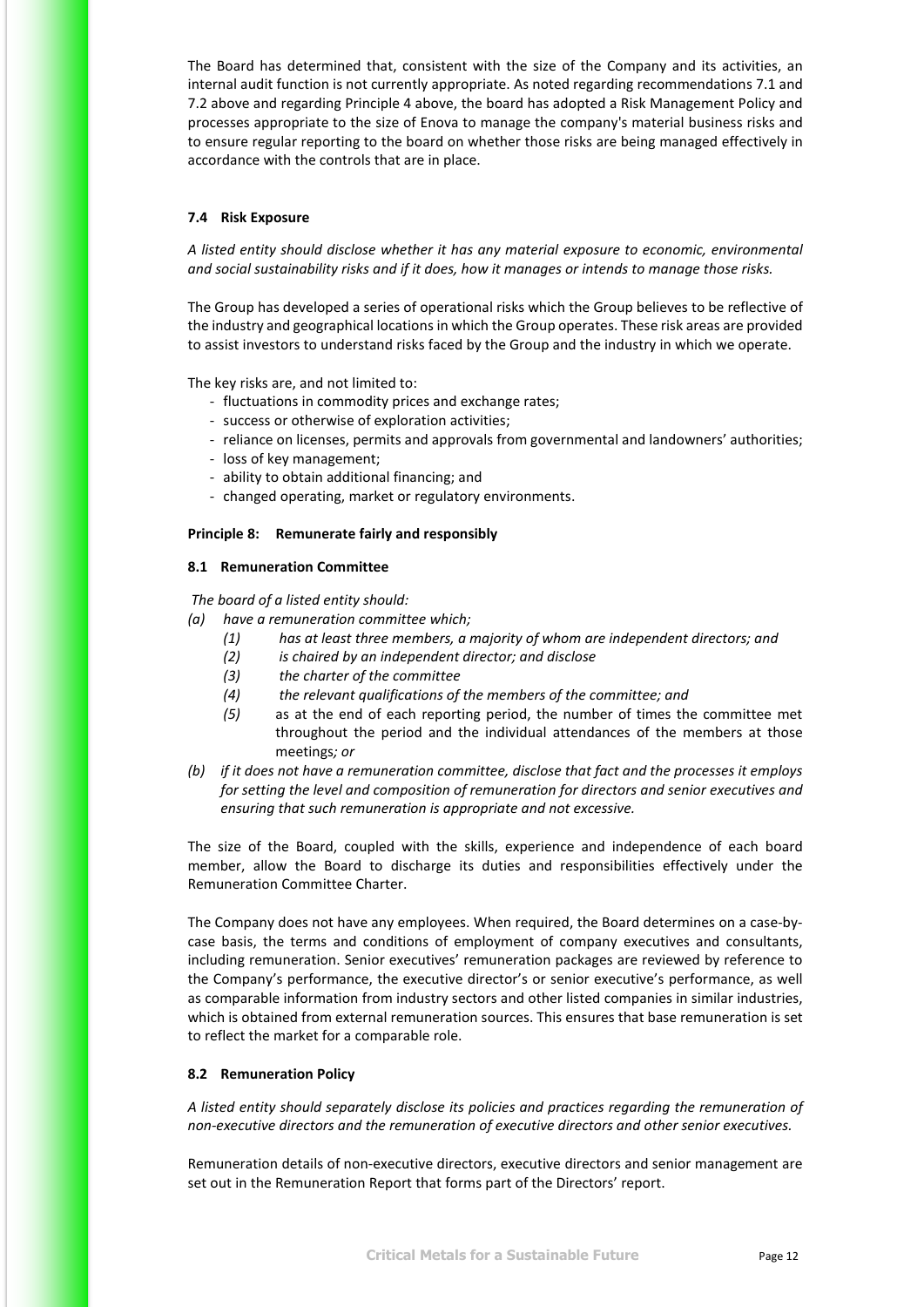The performance of the executive director and senior executives is measured against criteria agreed annually and bonuses and incentives are linked to predetermined performance criteria and may, with shareholder approval, include the issue of shares and / or options.

There are no schemes for retirement benefits, other than statutory superannuation for nonexecutive directors.

#### <span id="page-28-0"></span>**8.3 Equity Based Remuneration Scheme**

*A listed entity should:*

- *(a) have a policy on whether participants are permitted to enter transactions (whether using derivatives or otherwise) which limit the economic risk of participating in the scheme; and*
- *(b) disclose that policy or a summary of it.*

Directors, employees and associates must not engage in short term trading of Company Shares and should not enter into any form of trading or dealing, or procure others to do so, under the following circumstances:

- 1) if they are in possession of information which is not generally available (inside information) being information which, if it were known and available might cause a reasonable person to expect that the value of the Company and /or its shares to be affected,
- 2) during periods other than the nominated Trading Windows defined below
- 3) at all other times their intention to trade has been notified to, and approved by, the responsible person in accordance with this Policy.

While carrying out their duties, directors and employees often possess information which may be regarded as inside information either specifically under terms of the Corporations Code, or more generally by informed and ethical persons.

By way of guidance such information could include, but would not be limited

- financial information of any type such as changes in operating forecasts, adjustments in capital or capital structure, borrowings, liquidity or cash flow circumstances
- information about material acquisitions or divestments by the Company
- changes to the Board, Management or Auditors
- regulatory decisions or significant litigation likely to affect the Company

Directors, employees and their associates may not trade or deal in Company Shares except in accordance with the preceding paragraphs and only during Trading Window periods being those periods beginning 24 hours after lodgement of the Company's half year and annual financial statements and concluding on the date for closing of books for the next reporting period.

Except for the Trading Window periods described in the preceding paragraph, all other times are "Closed Periods" in terms of Australian Stock Exchange Listing Rule 12.12.1 being those periods when Directors, employees and their associates are generally prohibited from trading in the Company's securities.

Before dealing in Company Shares, an intention to trade must be discussed with and approved

- in the case of Directors, by the Chairman
- in the case of the Chairman by an independent director
- in the case of all other employees by a director

In addition, Directors are obliged to inform the Company Secretary of any dealing in Company Shares in the form required by the Corporations Act.

Employees who wish to trade outside the Trading Windows must obtain prior approval of the Board which may, under exceptional circumstances, consider applications for exemption from compliance with this Policy. The Board will exercise its unfettered discretion in deliberating the merits of each case and consent will generally be provided only in cases of clear financial hardship.

In the context of this Policy, associates of employees include the spouse, partner, members of employee's, spouse's or partner's immediate families together with any third parties or entities controlled by the employee or such associates including family trusts and personal superannuation schemes.